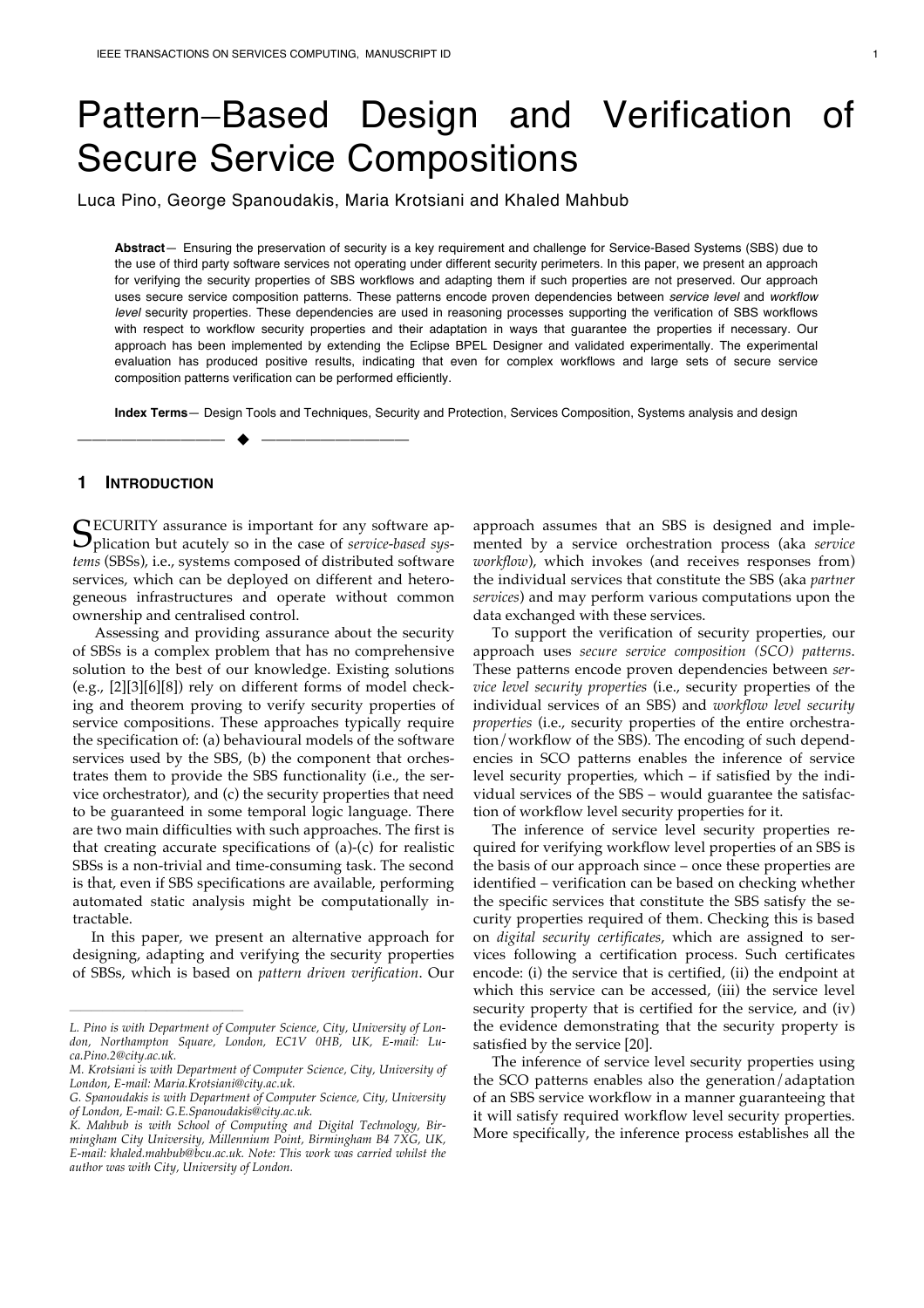alternative combinations of security properties of the individual partner services of the SBS (referred to as *security plans* in the rest of the paper) that could ensure the satisfaction of workflow level security properties by it. Driven by such security plans, SBS adaptation is realised as a search process that locates potential partner services for the SBS workflow that satisfy the required security properties. The main benefits of our approach are that:

- It can be used both for the verification of workflow level security properties of existing service workflows (SBSs), and the adaptation of such workflows in ways that are guaranteed to preserve security properties.
- It is computationally feasible since the verification of security properties is based on finding combinations of the pre-specified SCO patterns that would entail them. Although this process may, in principle, have a combinatorial complexity, experimental results have shown promising average performance even for large SCO pattern sets.
- It can be extended through the incorporation of new SCO patterns.

It should be noted that, although our approach provides sound and feasible verification analysis, it is not complete in performing security verification. This is because, there is no guarantee that SCO patterns will encode ALL the combinations of service level security properties that can guarantee a workflow level security property. Hence, a failure of the pattern driven verification process does not mean that the security property in question does not hold for the workflow.

The work we present in this paper extends our previous work described in [24][25][26][28]. The work in [24][25] presented an initial proof-of-concept realisation of our approach for pattern-driven generation of secure service compositions without, however, addressing verification. In our original work, patterns were modelled using OWL-S [19] and Situation Calculus [16]. This, however, turned out to be inefficient for both specifying and applying patterns for secure service composition. In [26], we presented the initial version of the algorithm for inferring service level from workflow level security properties, and provided an overview of how it could support workflow verification/adaptation without any algorithmic details for these processes. In [28], we presented formal proofs of some SCO patterns (e.g., integrity) and an initial prototype of our approach focusing on security-driven service discovery.

The pattern proofs approach introduced in [28] was based on modelling patterns using the Security Modeling Framework SeMF [13]. SeMF provides an adequate formal framework for modelling basic service workflows (e.g., sequential, split-join, OR-orchestrations) in SBS systems and proving pattern properties [27]. However, it cannot support the application of patterns once they are proven.

The main contributions of this paper, with respect to our earlier work, are:

(a) It extends the SCO patterns representation scheme with additional conditions about pattern activity inputs and outputs, which are required for matching patterns with SBS workflows, and provides a scheme

for expressing patterns in Drools [9], to enable pattern application (matching).

- (b) It introduces the verification algorithm that is based on the extended form of SCO patterns and can verify if a service workflow satisfies specific security properties required of it.
- (c) It presents and discusses the outcomes of an experimental evaluation of our approach.

The remainder of this paper is structured as follows. Section 2 presents a scenario showing the need for and the ways of using the pattern driven verification approach. Section 3 introduces SCO patterns and describes their specification in Drools. Sections 4 and 5 present the security verification and the secure workflow generation processes, respectively. Section 6 describes the tool we implemented to realise our approach. Section 7 presents the outcomes of the experimental evaluation of our approach. Section 8 discusses related work. Finally, Section 9 provides conclusions and outlines directions for future work.

# **2 SCENARIO**

To exemplify our approach, consider the SBS service workflow fragment that is shown in Fig 1. This fragment (called *Checkout*) corresponds to the last part a purchasing process realised by an SBS. More specifically, upon receiving a purchasing request consisting of a list of items to be purchased, the credit card details and address of the purchaser, *Checkout* takes payment (see activity *Payment* in Fig. 1) for the purchased items, places the order in a purchase repository (see activity *PlaceOrder* in Fig. 1), and creates an order report (see activity *WriteReport* in Fig. 1). The activities *Payment*, *PlaceOrder* and *WriteReport* of *Checkout* are realised through the invocation of operations of partner services, which are assumed to have identical names with the relevant workflow activities.



Fig. 1. Example of SBS service workflow – Checkout.

In this scenario, a designer might wish to verify whether the *Checkout* workflow preserves the confidentiality of the *credit card* and *address* information of the user. To ensure this, it is necessary to verify that all the services, which are orchestrated by *Checkout* (i.e., *Payment, PlaceOrder* and *WriteReport*), preserve the confidentiality of credit card and address information, as well as the confidentiality of additional information that is exchanged internally within the workflow (i.e., *paySuccess* and *orderSuccess*) if the latter also includes any information about the *credit card* and *address* information of the user. Furthermore, the preservation of confidentiality will need to be checked against the transmission, processing and storage of any of the information items that need to remain confidential.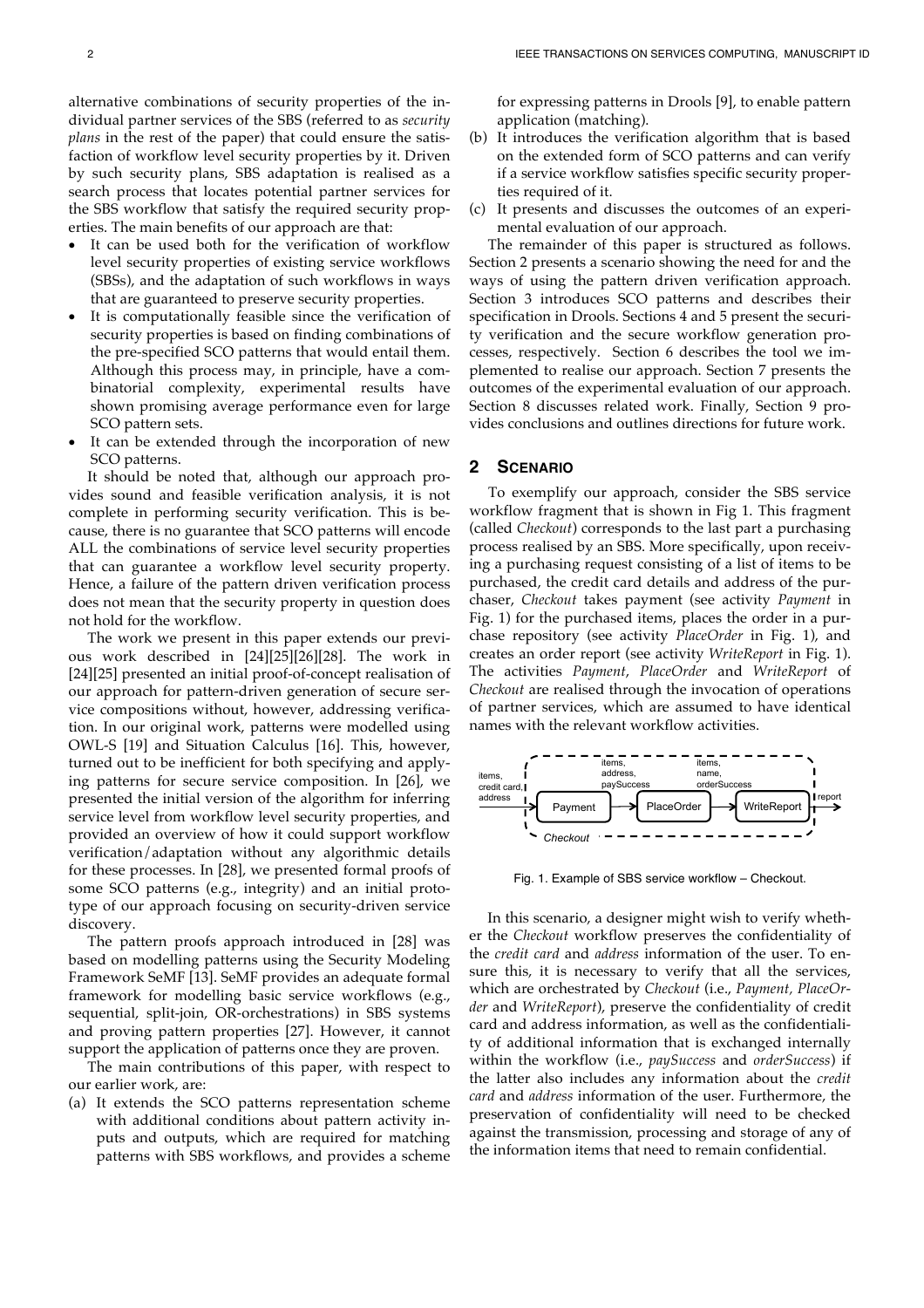#### **3 SECURE COMPOSITION PATTERNS**

#### **3.1 Overview of pattern structure and semantics**

SCO patterns encode proven dependencies between security properties of individual services (i.e., *service level security properties*) and security properties of the entire SBS service workflows (i.e., *workflow level properties*). As discussed in Sect. 1, the encoding of such dependencies enables: (i) the verification that the service workflow of an SBS satisfies certain security properties, and (ii) the generation (and adaptation) of an SBS workflow in a way that is guaranteed to satisfy required workflow level security properties. The specification of an SCO pattern consists of four parts:

- (i) The *workflow* (*WF)* part This part of the pattern defines the form of the workflow (i.e., service orchestration) that the pattern applies to. WF is specified as an orchestration of abstract *activity placeholders*. When a pattern is matched against the workflow of an SBS, the placeholders in its WF may be bound to invocations of operations of specific *partner services* of the SBS or sub-workflows of it.
- (ii) The *RSP* properties part This part of the pattern defines the workflow level security properties (referred to as "RSP properties" in the following) that the pattern can guarantee for the workflow specified in its WF part.
- (iii) The *ASP* properties part– This part of the pattern defines the service level security properties (referred to as "ASP properties" in the following), which are required of the activity placeholders in the workflow of the pattern, in order to guarantee the RSP properties specified in the pattern.
- (iv) The *CONDITIONS* part This part includes conditions, regarding the inputs and outputs of the activity placeholders of the pattern.

The semantic interpretation of an SCO pattern having the above structure is that if the ASP properties, which have been specified for the activity placeholders in the workflow of the pattern, and the conditions of the pattern are true, then the RSP property specified in the pattern is also true for the entire WF of it. Formally, this can be expressed as:  $ASP \wedge WF \wedge CONDITIONS \vDash RSP$  where  $\vDash$ denotes the entailment relation that has been established by the proof of the pattern.

SCO patterns cover basic control flow patterns suggested by the Workflow Management Coalition [36]), namely the *sequential*, *parallel split* and *exclusive choice* orchestrations, and the security properties of confidentiality and integrity [27][23]. In the following, we give an example of an SCO pattern to demonstrate the use of the above structure.

### **3.2 Example of an SCO pattern**

Our first example is an SCO pattern regarding the security property of confidentiality, i.e., a property requiring that no non-authorised disclosure of information should be possible in a system. Confidentiality has been commonly defined based on the concept of information flow (IF) [34] IF-based definitions of confidentiality strati-

fy the users of a system in classes with different access rights to information, and distinguish the information flows within it according to the class of users that they should be accessible to. Typically, the user classes used in IF-approaches are low-level users with restricted access to information, and high-level users having full access. Based on the above principles, there have been several definitions of properties, whose intent is to express the concept of confidentiality. The definition that we focus on is that of *Perfect Security Property (PSP)* [34]. PSP requires that a low-level user, allowed to access only public information, should not be able to determine anything about high-level (i.e., confidential) information.



Fig. 2. PSP SCO Pattern.

Fig. 2 shows the SCO pattern for preserving PSP on a sequential service workflow P, i.e., a service workflow with two activity placeholders (A and B), in which A is executed before B. The structure of P is shown in the *WF* part of the figure. Further conditions that define P are specified in the *Conditions* part. These are: (a) the inputs of A are the inputs of the workflow  $(IN<sup>r</sup> = IN<sup>s</sup>)$ , (b) the inputs of B are the outputs of A ( $IN^* = OUT^*$ ), and (c) the outputs of P are the outputs of B (OUT<sup> $\degree$ </sup> = OUT $\degree$ ).

Let us assume that for each  $x$  in  $\{P, A, B\}$ 

- IN<sup> $x$ </sup> and OUT<sup> $x$ </sup> are the sets of inputs and outputs of x, and  $E^* = IN^* \cup OUT^*$ ;
- $V^*$  and  $C^*$  are two disjoint subsets of  $E^*$ , which partition it into public parts  $V^*$  (i.e., parts visible to low-level users) and confidential parts  $C^*$  (i.e., parts visible only to high-level users)

Then, as proven in [18], PSP holds on the workflow P if, for all activity placeholders  $x \in \{A, B\}$ : (a) the actions of x that reveal public information are part of the actions of P that reveal public information (i.e.,  $V^* \subseteq V^*$ ), and (b) the confidential actions of x that reveal confidential information do not include any action of P that reveals public information (i.e.,  $C \cap V = \emptyset$ ). The conditions (a) and (b) are expressed as ASP properties of the pattern, and entail the PSP property on P. The latter is expressed by  $\text{PSP}(P, V^{\text{p}}, C^{\text{p}})$  in the RSP part of the pattern.

#### **3.3 Encoding of SCO patterns in Drools**

#### *3.1.1 Overview of rule language*

SCO patterns are expressed as Drools production rules [9]. The reasons for choosing this approach to specify pat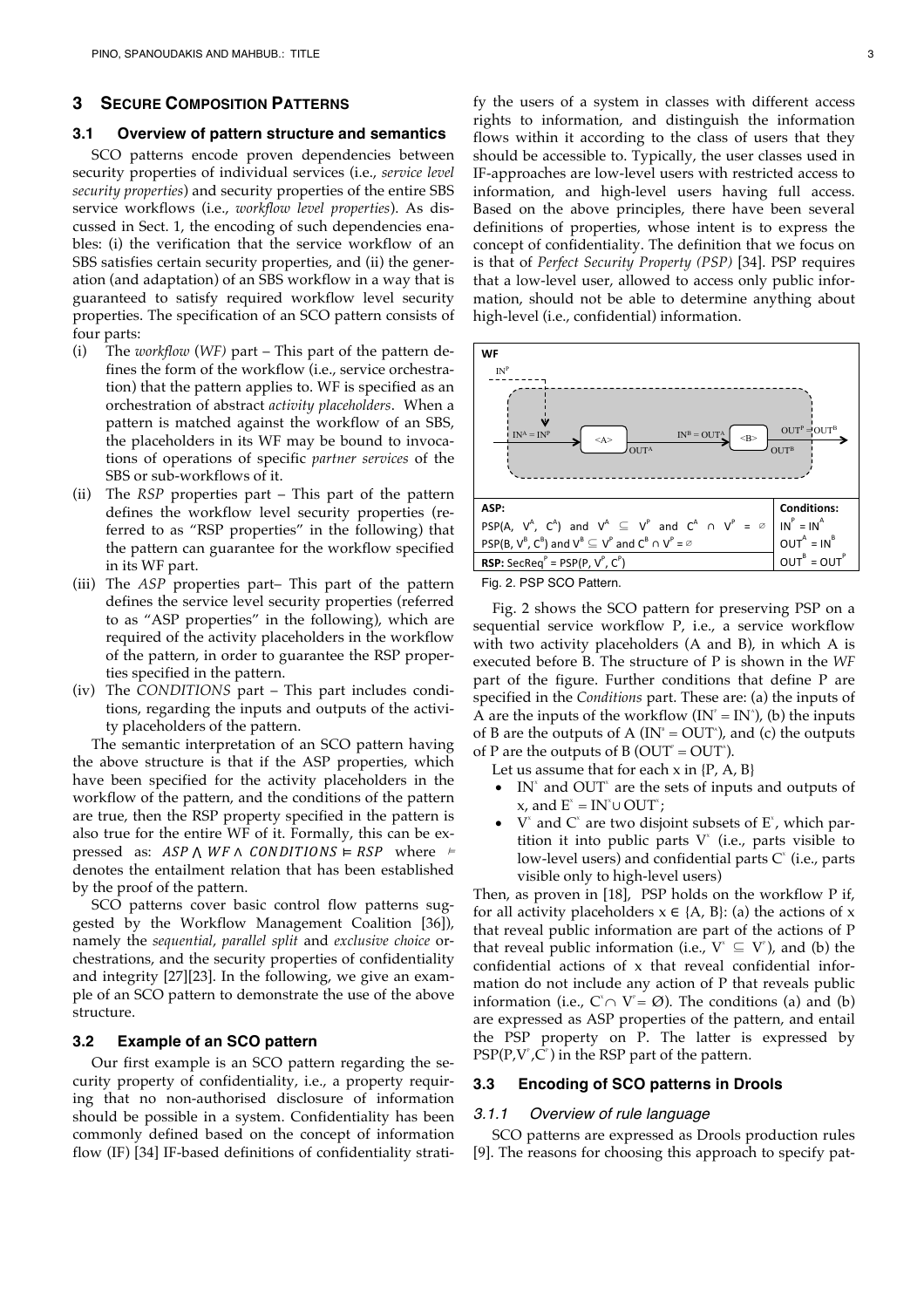terns is that Drools is supported by rule engine, which realises a rule based reasoning process based on the Rete algorithm [11], i.e., an efficient pattern-matching algorithm known to scale well for large numbers of rules and data sets. Hence, the choice of Drools enabled us to have an efficient implementation of the pattern based reasoning process.

In the following, we introduce the scheme for encoding SCO patterns in Drools and then show how the two patterns introduced in Sect. 3 are encoded in this scheme.

A production rule in Drools has following structure:

**rule** name <attributes>\*

**when** <conditional element>\* **then <**action>\* **end** The antecedent (i.e., when) part of the rule specifies a set of conditions and the consequence (i.e., then) part of the rule specifies a list of actions. When a rule is applied, the Drools rule engine checks whether its conditions are satisfied by (i.e., match with) the facts in the KB and, if they are, the actions of the rule are executed. Rule actions are typically used to modify the KB by inserting, retracting or updating the objects (facts) in it. Such modifications are encoded through the standard Drools actions "insert", "retract" and "update", respectively. The conditions of a rule are expressed as *patterns* of objects that encode the facts in the Drools KB. These patterns define object types and constraints for the data encoded in objects. These constraints may be atomic or complex. Complex Drool object

constraints are defined through logical operators (e.g.,

|                                                                                                            | <b>TABLE 1: HIGH LEVEL DROOLS RULE SPECIFICATION CONSTRUCTS</b>                         |  |  |  |  |  |  |
|------------------------------------------------------------------------------------------------------------|-----------------------------------------------------------------------------------------|--|--|--|--|--|--|
| Construct                                                                                                  | Meaning/Usage                                                                           |  |  |  |  |  |  |
| Conditional element:                                                                                       | Conditional elements are used to specify con-                                           |  |  |  |  |  |  |
| conditionalElement:                                                                                        | ditions in the when part of a rule and in con-                                          |  |  |  |  |  |  |
| and-CE   or-CE   not-                                                                                      | straint expressions (see Pattern construct).                                            |  |  |  |  |  |  |
| CE   exists-CE                                                                                             | Conditional elements realise basic logical                                              |  |  |  |  |  |  |
| forall-CE   from-CE                                                                                        | operators (e.g., and, or, not); quantified logic                                        |  |  |  |  |  |  |
| collect-CE   accumu-                                                                                       | operators (forall and exists); and object collec-                                       |  |  |  |  |  |  |
| late-CE   eval-CE                                                                                          | tion operators (e.g., collect, accumulate).                                             |  |  |  |  |  |  |
| Pattern                                                                                                    | Patterns are matched with elements in the                                               |  |  |  |  |  |  |
| Top level syntax:                                                                                          | working memory. The pattern binding is typi-                                            |  |  |  |  |  |  |
| Pattern: <pattern-< td=""><td colspan="4">cally a variable and the pattern type refers to</td></pattern-<> | cally a variable and the pattern type refers to                                         |  |  |  |  |  |  |
| Binding ":" > Pat-                                                                                         | declared object types that could be matched                                             |  |  |  |  |  |  |
| ternType "(" Con-                                                                                          | with the pattern. Constraints are specified by                                          |  |  |  |  |  |  |
| straints ")"                                                                                               | logical expressions. Such expressions can be                                            |  |  |  |  |  |  |
|                                                                                                            | constructed by logic conditional elements (see                                          |  |  |  |  |  |  |
|                                                                                                            | above); object collection elements, unification                                         |  |  |  |  |  |  |
|                                                                                                            | operators (:=); relational $\langle 0, 0, 0, 0, 0 \rangle = \langle 0, 0, 0, 0 \rangle$ |  |  |  |  |  |  |
|                                                                                                            | arithmetic (e.g., +,-, $*,$ /,%); property/list access                                  |  |  |  |  |  |  |
|                                                                                                            | operators; data accumulation functions (e.g.,                                           |  |  |  |  |  |  |
|                                                                                                            | min, max, average, count, sum); regular ex-                                             |  |  |  |  |  |  |
|                                                                                                            | pression matching operators (e.g., matches,                                             |  |  |  |  |  |  |
|                                                                                                            | contains, str); and temporal (Allens) operators                                         |  |  |  |  |  |  |
|                                                                                                            | (e.g., before, after, coincides).                                                       |  |  |  |  |  |  |
| Actions:                                                                                                   | Actions used in our approach are:                                                       |  |  |  |  |  |  |
| Top Level Syntax:                                                                                          | $Modify$ – This action modifies the contents of                                         |  |  |  |  |  |  |
|                                                                                                            | a fact/object.                                                                          |  |  |  |  |  |  |
|                                                                                                            | Insert - This action insert a new fact/object                                           |  |  |  |  |  |  |
|                                                                                                            | into the knowledge base.                                                                |  |  |  |  |  |  |
|                                                                                                            | Retract - This action deletes a fact/object.                                            |  |  |  |  |  |  |

and, or, not, exists, forall). A presentation of the full grammar of the Drools rule language is beyond the scope of this paper and may be found inhttp://docs.jboss.org/drools/release/6.1.0.Final/droolsdocs/html\_single/. Table 1 provides an overview of the main specification constructs of this language, to enable the reader understand the SCO patterns specifications given in the paper.

# *3.1.2 Extensions of the rule language for specifying SCO patterns*

Drools rules are used to encode relations between the ASP and RSP security properties in SCO patterns. The encoding scheme is set to enable the inference of the ASP properties, which are required of the activity placeholders of the workflow of the SCO pattern, for this workflow to have the RSP property guaranteed by the pattern. More specifically: (i) the when part of the rule encodes the WF part of the pattern, the conditions regarding the inputs and outputs of the activities of WF, and the RSP property guaranteed by the pattern for WF; and (ii) the then part of the rule encodes the service level security properties ASP, which if satisfied by the WF's activity placeholders would guarantee the workflow level property RSP. Hence, a Drools rule expressing an SCO pattern encodes the implications: WF  $\land$  Conditions  $\land$  RSP  $\Rightarrow$  ASP<sub>i</sub> (i=1,...,n) where ASP<sub>i</sub> are the ASP properties required of the individual services bound to the activity placeholders of the SCO pattern. Note that this implication expresses the opposite of the dependency relation proven in the pattern, i.e.,  $ASP \wedge WF \wedge CONDITIONS \models RSP$ . This encoding enables the inference of the ASP<sub>i</sub> properties, which if satisfied by the individual services of a workflow would guarantee RSP for it, during the WF verification and adaptation processes (see Sect. 4 and 5 below).

The specification of SCO patterns in Drools makes also use of *placeholder* and (security) *requirement* objects. The types of these objects are specified as shown in the UML diagram of Fig. 3. Activity placeholder objects (or simply "placeholders") represent the partner services (or compositions of partner services) that are already bound or should be bound to the workflow of an SCO pattern. Placeholders can be of three different types:

- *PartnerLinkActivity (PLA) placeholders* These are used to represent partner services that are already bound to and can be invoked by the WF of an SCO pattern. PLA placeholders contain information about the services bound to WF and the security properties that have been certified for them.
- *OrchestrationPattern (OP)* placeholders These are used to represent sub-workflows of the overall WF of the pattern. OP placeholders can be *Sequential*, *Parallel* (i.e., *AND-OPs*) and *Choice (OR-OPs)* representing activities, which are executed sequentially, in parallel or alternatively, respectively.
- *Unassigned Activity (UA)* placeholders, representing activities, which are yet to be bound to an individual service or a service orchestration in order to have an executable WF. UA placeholders contain the structural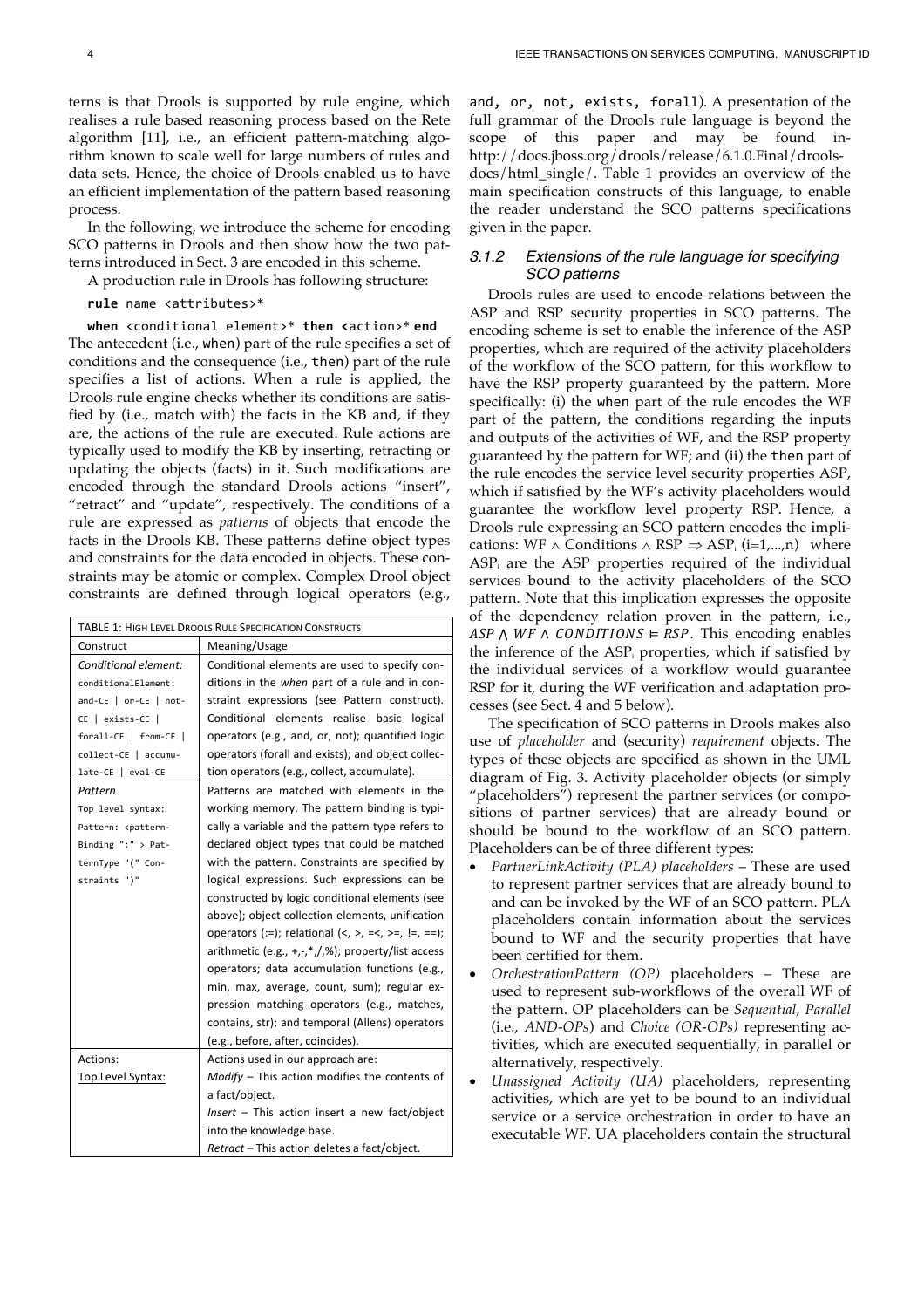(i.e., WSDL) specification of the service or orchestration that is eligible for instantiating it.



Fig. 3. SCO Pattern specification object types

A security requirement object expresses a security property ASP that is required of a placeholder of the SCO pattern (i.e., an ASP property). The required security property is expressed by the *secProp* opposite association end (field) of security requirement objects, and the placeholder that the property refers to is expressed by the *subject* field of the same object. A security requirement object may also contain: (a) a set of *Parameters* indicating the inputs or outputs of the placeholder that the security property refers to, and (b) further requirements (*inferredReqs* field) that may have been deduced as sufficient for the security property expressed by the requirement to hold. Security property objects contain the security property name (*propertyName* field) and an optional set of attributevalue fields (*attributesMap* field) allowing the expression of extra conditions over the property. The set of all the ASP properties that are inferred for the different services of a workflow by an SCO pattern are aggregated into *SecPlan* objects.

## *3.1.3 Example of Drools specification of SCO pattern*

Based on the above scheme, the SCO pattern expressing the PSP notion of confidentiality that we discussed in Section 3.2, can be represented is shown in Table 2. The when part of this rule specifies: (i) the two activity placeholders A and B of the PSP pattern (see object variables \$A and \$B in lines 2-3 and 4-5); (ii) the order in which \$A and \$B should be executed (see variable \$WF), (iii) the conditions between the outputs of \$A, and the inputs of \$B as required by the PSP pattern (lines 6-8); and (iv) the RSP property that can be guaranteed through the application of the pattern, i.e., the PSP property in this case (see variable \$RSP in lines 9-10). (i) and (ii) constitute the specification of the WF part of the pattern.

The then part, the rule specifies actions, which generate a security plan indicating the security properties ASP that, if satisfied by the activity placeholders of the pattern's workflow WF, would make WF to satisfy RSP. According to the proof of the pattern, each of the placeholders should

# 1. **rule** "PSP on Cascade" **when** 2. \$A: Placeholder( \$input : parameters.inputs, 3. **\$intData** : parameters.outputs) 4. \$B: Placeholder( parameters.inputs==\$intData, 5. **\$output** : parameters.outputs) 6. \$WF: Sequential( parameters.inputs == \$inputs, 7. parameters.outputs == \$outputs, 8. firstActivity==\$A, secondActivity==\$B) 9. \$RSP: Req( propertyName == "PSP", 10. subject == \$WF, satisfied == **false**) 11. \$SP: SecPlan( requirements **contains** \$RSP) **then** 12. SecPlan newSecPlan = new SecPlan(\$SP); 13. newSecPlan.removeRequirement(\$RSP); 14. Set V P = \$RSP.getAttributesMap().get("V"); 15. Req ASP  $A = new Reg(SRSP, "PSP", $A);$ 16. ASP A.getAttributesMap().put("V", new Operation("subset", V\_P)); 17. ASP\_A.getAttributesMap().put("C", new Operation("subset", new Operation("complement", V\_P))); 18. newSecPlan.getRequirements().add(ASP\_A); 19. **insert**(ASP\_A); 20. Req ASP\_B = new Req(\$RSP, "PSP", \$B); 21. ASP\_B.getAttributesMap().put("V", new Operation("subset", V\_P)); 22. ASP\_B.getAttributesMap().put("C", new Operation("subset", new Operation("complement",V\_P))); 23. newSecPlan.getRequirements().add(ASP\_B); 24. **insert**(ASP\_B); 25. **insert**(newSecPlan); **end**

TABLE 2: DROOLS RULE FOR PSP PATTERN

satisfy the "PSP" property. Hence, "PSP" is set as the ASP property that should be satisfied ASP\_A and ASP\_B (see lines 15 and 20, respectively).

The additional conditions needed by the pattern (i.e., the conditions  $V^* \subseteq V^*$  and  $C^* \cap V^* = \emptyset$  for A, and the conditions  $V^* \subseteq V^*$  and  $C^* \cap V^* = \emptyset$  for B) are added to ASP\_A (see lines 16 and 17) and ASP\_B (see lines 21 and 22). The specification of these additional conditions refers to the class Operation (see lines 16-17 and 21-22). This operation is provided by the query language (and the discovery engine implementing it), which is used for finding suitable matches (see Sect. 5 and Sect. 6).

# **4 VERIFICATION PROCESS**

The process for verifying if an SBS workflow SBS-WF satisfy required security properties has two main phases.

In the first of these phases, all the SCO patterns that can guarantee the RSP property required of SBS-WF are identified and, if their workflow structure matches the structure of SBS-WF, they are used to infer the ASP properties, which if satisfied by the individual services of SBS-WF, would guarantee RSP for it. This phase may generate alternative combinations of ASP properties for the services of SBS-WF, which would guarantee RSP. Each of these combinations is what we call a *security plan* in our approach. In the second phase of the verification process,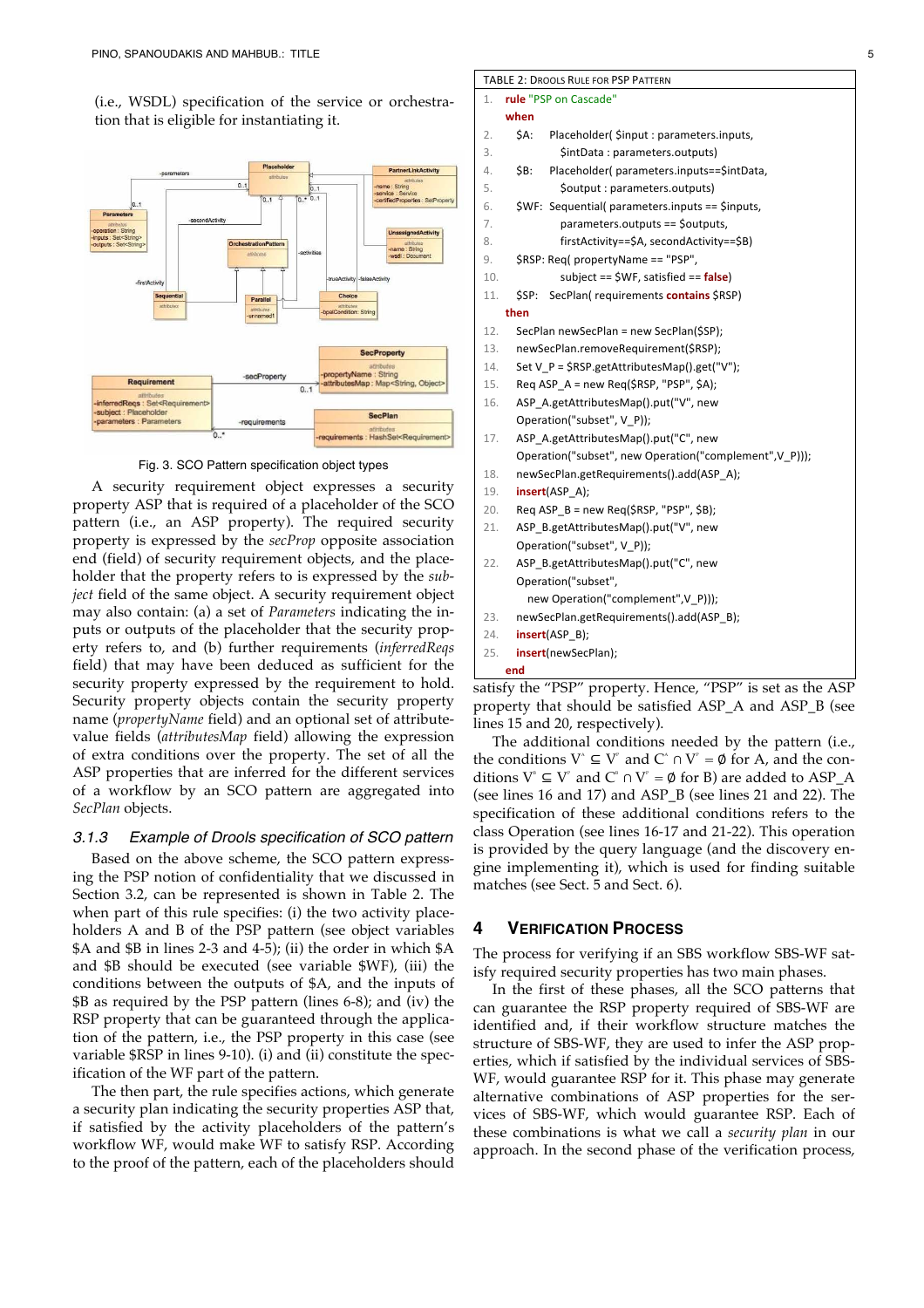each of the security plans generated in the first phase are used to drive a search process. This process checks if the individual services of SBS-WF referred to in the security plan satisfy the ASP property required of them by the plan. In the following, we present the algorithms that realise the two phases of the verification process.

#### **4.1 Phase 1: Inference of Security Requirements**

The algorithm for generating different security plans, i.e., the possible alternative combinations of security properties of activity placeholders of a workflow WF that would make it satisfy a workflow level security property RSP is listed in Table 3.

```
TABLE 3: INFER SECURITY PLANS ALGORITHM
Algorithm: INFERSECURITYPLANS(WF, Req, SecPlans)
Input: WF /* workflow */
        Req /* security requirement for WF */Output: SecPlans /* Security plans with ASPs */
1. INFERRECURSION(WF, Req, [], SecPlans)
Algorithm: INFERRECURSION(PH, Req, InPlans, OutPlans)
Input: PH /*activity placeholder*/
      Req /*security requirement for PH*/
      InPlans /* list of current plans*/
Output: OutPlans /*list of inferred security plans*/
1. If there is no pattern P such that
      P.RSP matches Req and P.WF matches WF then
2. OutPlans:= InPlans
3. Else 
4. For each pattern P such that P.RSP matches Req and
    P.WF matches WF do
5. SecPlans<sub>P</sub> := security requirements inferred
                   by the inference rules of P
6. Remove Req from InPlans
7. Add SecPlans<sub>P</sub> to InPlans
8. EndFor 
9. For each R in InPlans where R.subject is a work-
    flow do
10. INFERRECURSION(R.subject, R, InPlans, OutPlans)
11. EndFor
12.EndIf
13.EndFor
```
The algorithm is invoked having as input a workflow (*WF*) and a security property (*RSP*) required of it, which is encoded with the security requirement *Req*. Based on these two inputs, the algorithm derives the security requirements (i.e., ASP properties) that should be satisfied by partner services that may be bound to the different activity placeholders in *WF* in order to guarantee RSP. Given *WF* and a security requirement *Req* requiring the property *RSP*, the algorithm tries to apply all the SCO patterns that would be able to guarantee *RSP*. A pattern *P* is applied if its workflow (*P.WF*) matches with the input workflow *WF*. In this case, the security plans that can be derived from the pattern (through the application of its rules) are computed (line 5). These plans replace the initial requirement *Req* (see lines 6-7 in INFERRECURSION). If the updated list of security plans contains only ASP security properties that are required of individual activities (i.e., not of *OrchestrationPattern* placeholders), the algorithm terminates.

Otherwise, if the security plans include security properties required of activity placeholders that are themselves (sub) workflows, the algorithm attempts to find SCO patterns that match the workflow structure of the sub workflows and could guarantee the security property required of these sub workflows, recursively (see lines 9-11 in IN-FERRECURSION). This process terminates when a list of security plans includes workflow placeholders matching with no available SCO patterns (see lines 1-3 in INFERRE-CURSION).

INFERSECURITYPLANS may generate alternative security plans, i.e., *SecPlans* may be a list of alternative security plans  $[(R_{11},\ldots,R_{1n})/(R_{21},\ldots,R_{2m})\ldots/(R_{k1},\ldots,R_{k})]$ . Each of these plans includes a set of ASP properties for the individual services of the input workflow WF of the algorithm. If all the ASPs of a plan are satisfied by the individual services that they refer to, the security property RSP that is required of the original workflow will be also satisfied. This is due to the definition of SCO patterns, according to which for each security plan *SecPlan* it holds that *SecPlan*  $\Rightarrow$  *RSP*, and thus:  $(R_n \land \dots \land R_n) \lor (R_n \land \dots \land R_n) \lor \dots \lor (R_n)$ <sup>Ù</sup>*…* Ù*Rkl)* <sup>Þ</sup> *RSP.* INFERSECURITYPLANS realises a breadthfirst inference of all the possible security plans that could guarantee RSP for WF and is used to support both the processes of workflow verification and the process of workflow generation/adaptation. The way in which it is used for each of these purposes is described next.

#### **4.2 Phase 2: Verification of service properties**

The process of checking if a given workflow satisfies a required security property is realised by the algorithm VERIFYWORKFLOW that is listed in Table 4.

| <b>TABLE 4: WORKFLOW VERIFICATION ALGORITHM</b>         |  |  |  |  |  |  |
|---------------------------------------------------------|--|--|--|--|--|--|
| Algorithm: VERIFYWORKFLOW(WF, Req, VPlan)               |  |  |  |  |  |  |
| <b>Input:</b> WF $/*$ workflow $*/$                     |  |  |  |  |  |  |
| <b>Req</b> /*security requirement to verify $*/$        |  |  |  |  |  |  |
| <b>Output:</b> VPlan /*verified security plan for WF */ |  |  |  |  |  |  |
| 1. INFERSECURITYPLANS (WF, Req, SecPlans)               |  |  |  |  |  |  |
| VPlan := nil<br>2.                                      |  |  |  |  |  |  |
| 3. For each Plan in SecPlans do                         |  |  |  |  |  |  |
| 4.<br>If VERIFYREQUIREMENT (WF, Plan) then              |  |  |  |  |  |  |
| 5.<br>$VPlan := Plan$                                   |  |  |  |  |  |  |
| 6.<br>Exit                                              |  |  |  |  |  |  |
| Endif<br>7.                                             |  |  |  |  |  |  |
| 8.<br><b>EndFor</b>                                     |  |  |  |  |  |  |

Given a request to check if a workflow *WF* satisfies a given security property expressed by the security requirement *Req*, VERIFYWORKFLOW firstly invokes the algorithm INFERSECURITYPLANS to identify the list of the alternative possible security plans that would guarantee the property expressed by *Req*. These plans are stored in the variable *SecPlans*. Subsequently, it calls the algorithm VER-IFYREQUIREMENT to check if the service level security requirements (i.e.,  $R_{n},...,R_{m}$ ) of each specific plan in *SecPlans* is satisfied by the services that they refer to. The algorithm terminates as soon as it finds the first satisfied security plan (see line 6).

The algorithm VERIFYREQUIREMENT is listed in Table 5. As shown in the table, VERIFYREQUIREMENT is invoked with a workflow (*WF*) and an individual security plan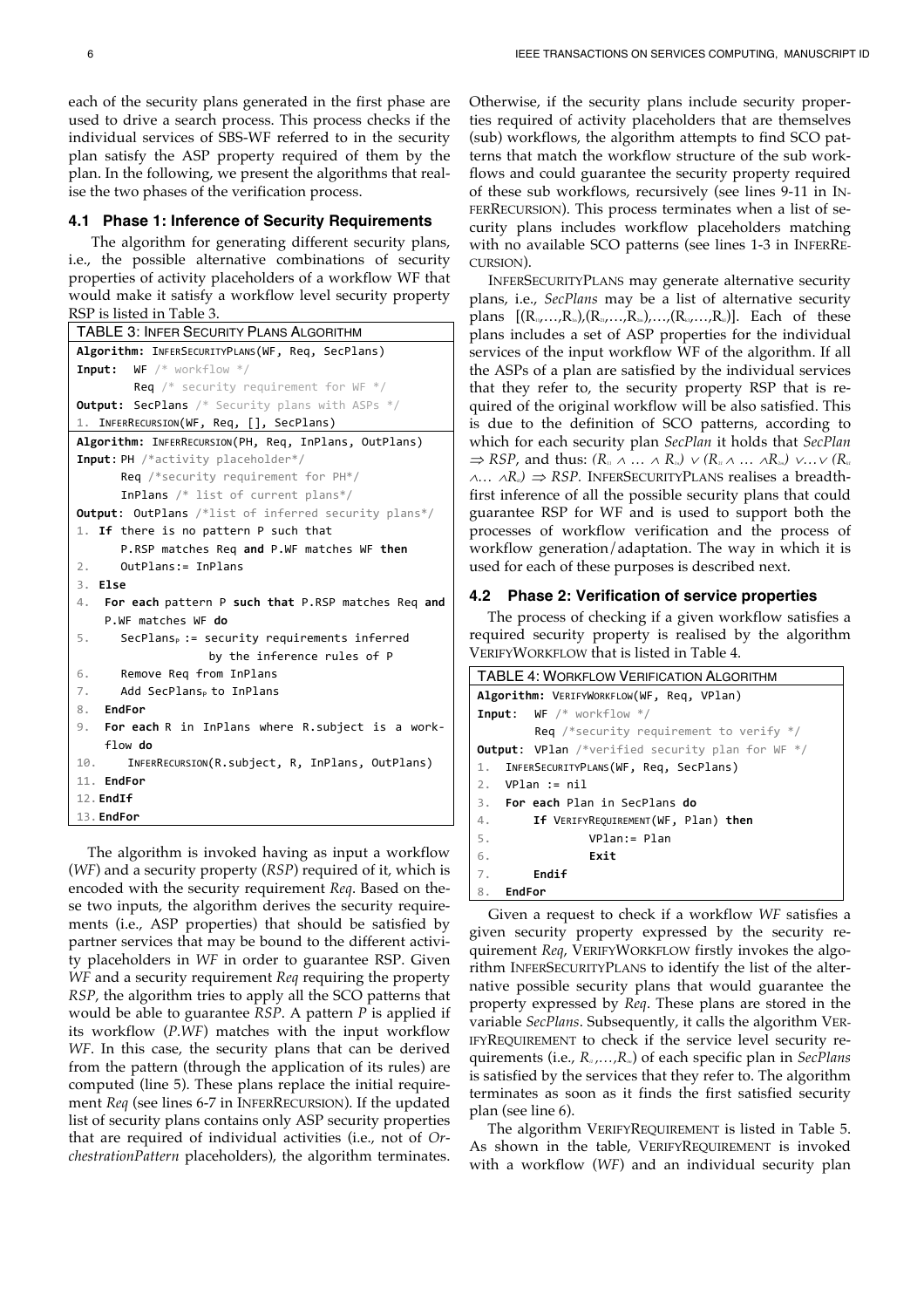that needs to be verified for it (i.e.,  $(R_{\alpha} \wedge \ldots \wedge R_{\alpha})$ ) as inputs, and tries to find if each security requirement  $R_{\mu}$  in the plan is satisfied. To check this, it tries to find a certificate for the service that is bound to the activity placeholder, which *Rij.subject* refers to, certifying the security property required by *Rij* (i.e., *Rij.secProperty*). In cases where *Rij.subject*  is a sub workflow, the algorithm reports that the security property required of it cannot be verified. This is because INFERSECURITYPLANS has already tried to decompose workflows to individual services and security properties for them that would make a sub workflow satisfy the security property required of it. Hence, having a sub workflow in a security plan means that there was no SCO pattern could be used to decompose it to individual services and properties that would make it satisfy the security property required of it. Similarly, if the subject of a requirement is an unassigned activity placeholder (UA), i.e., a placeholder with no concrete individual service bound to it, the security property required of the placeholder according to the plan cannot be verified and the algorithm reports that the entire workflow cannot be verified.

| <b>TABLE 5: REQUIREMENTS VERIFICATION ALGORITHM</b>                    |  |  |  |  |  |  |  |  |
|------------------------------------------------------------------------|--|--|--|--|--|--|--|--|
| Algorithm: VERIFYREQUIREMENT(WF, SecPlan): Boolean                     |  |  |  |  |  |  |  |  |
| $WF$ /* workflow */<br>Input:                                          |  |  |  |  |  |  |  |  |
| <b>SecPlan</b> $/*$ plan of security requirements $*/$                 |  |  |  |  |  |  |  |  |
| <b>Output:</b> true or false $/*$ verification outcome $*/$            |  |  |  |  |  |  |  |  |
| 1. Plan := SecPlan                                                     |  |  |  |  |  |  |  |  |
| 2. HoldsSP := true                                                     |  |  |  |  |  |  |  |  |
| 3. While there are more requirements R in Plan                         |  |  |  |  |  |  |  |  |
| and HoldsSP do                                                         |  |  |  |  |  |  |  |  |
| 4. R:= next requirement in Plan                                        |  |  |  |  |  |  |  |  |
| If R. subject is a PartnerLinkActivity placeholder<br>5.               |  |  |  |  |  |  |  |  |
| then<br>6.                                                             |  |  |  |  |  |  |  |  |
| 7.<br>If exists certificate CRT in                                     |  |  |  |  |  |  |  |  |
| R.subject.certificates such that                                       |  |  |  |  |  |  |  |  |
| $CRT.secProperty = R.secProperty$                                      |  |  |  |  |  |  |  |  |
| then HoldsSP:= true<br>8.                                              |  |  |  |  |  |  |  |  |
| 9.<br>else HoldsSP:= false                                             |  |  |  |  |  |  |  |  |
| <b>EndTf</b><br>10.                                                    |  |  |  |  |  |  |  |  |
| 11. <b>else</b> $/*$ Orchestration Pattern or Unassigned Activity $*/$ |  |  |  |  |  |  |  |  |
| 12. HoldsSP:= false                                                    |  |  |  |  |  |  |  |  |
| $13.$ EndIf                                                            |  |  |  |  |  |  |  |  |
| 14. Remove R from Plan                                                 |  |  |  |  |  |  |  |  |
| 15. EndWhile                                                           |  |  |  |  |  |  |  |  |
| 16. Return (HoldsSP)                                                   |  |  |  |  |  |  |  |  |
|                                                                        |  |  |  |  |  |  |  |  |

The algorithm VERIFYREQUIREMENT can also be used to verify a security plan against workflow fragments, i.e., parts of a workflow delimited by a control flow activity. In case of BPEL, for example, workflows fragments correspond to *scope* or *control flow* activities (i.e., *sequence*, *flow*, *while*, *forEach*, *repeatUntil*, *if-then-else* or *pick* activity) that may contain multiple service invocations.

#### **4.3 Example**

As an example of verifying security requirements consider the case where an SBS designer wishes to check that the *Checkout* process of Fig. 1 preserves the confidentiality of information regarding the credit card and address of the process user. In this case, confidentiality can be ex-

pressed through requiring that a low-level user (i.e., a user who should be able to access only public information) should not be able to determine anything about the high level (confidential) information of credit card and customer address (i.e., the PSP property discussed in Sect. 3). *Checkout* can be seen as a sequential workflow consisting of the atomic activity *Payment* and a sub-workflow that follows it (*SubWF*), which itself is a sequential workflow involving two atomic activities: *PlaceOrder* and *WriteReport* (see Fig. 3).



Fig. 4. The inference process on the sub-workflows of *Checkout* SBS process workflow.

To verify *Checkout*, the algorithm INFERSECPROPERTIES will be called initially. In the first iteration of it, the *PSP on Cascade* SCO pattern will be applied on *Checkout*, returning two security requirements: (1) a requirement for the service *Payment* requiring confidentiality for *credit card*, *address* and *paySuccess*, and (2) a requirement for the sub workflow *SubWF*, requiring confidentiality for *address* and *paySuccess*. In its second iteration, the algorithm applies again the same pattern, but this time on *SubWF*. In the second application of the pattern, INFERSECPROPERTIES creates and adds two security requirements to the ongoing security plan: (3) a requirement for *PlaceOrder* requiring confidentiality for *address*, *paySuccess*, *name* and *order-Success* and (4) a requirement for *WriteReport*, requiring confidentiality for *name* and *orderSuccess*. After these steps, the security plan will consist of only individual services and security properties required of them. Subsequently, VERIFYWORKFLOW invokes VERIFYREQUIREMENT to check whether the services bound to the workflow have the required properties. This check is carried out by searching for security certificates that can confirm the required ASP properties for the particular services, i.e., PSP for *address*, *paySuccess* and *orderSuccess* of *PlaceOrder*, and for *name* and *orderSuccess* of *WriteReport.* The process of searching for such certificates is discussed in Sect. 6.

# **5 GENERATION OF SECURE WORKFLOWS**

## **5.1 Algorithm**

When an existing workflow does not satisfy a required RSP security property due to a particular partner service (or a fragment of it), it might be possible to replace the responsible service (or workflow fragment) in order to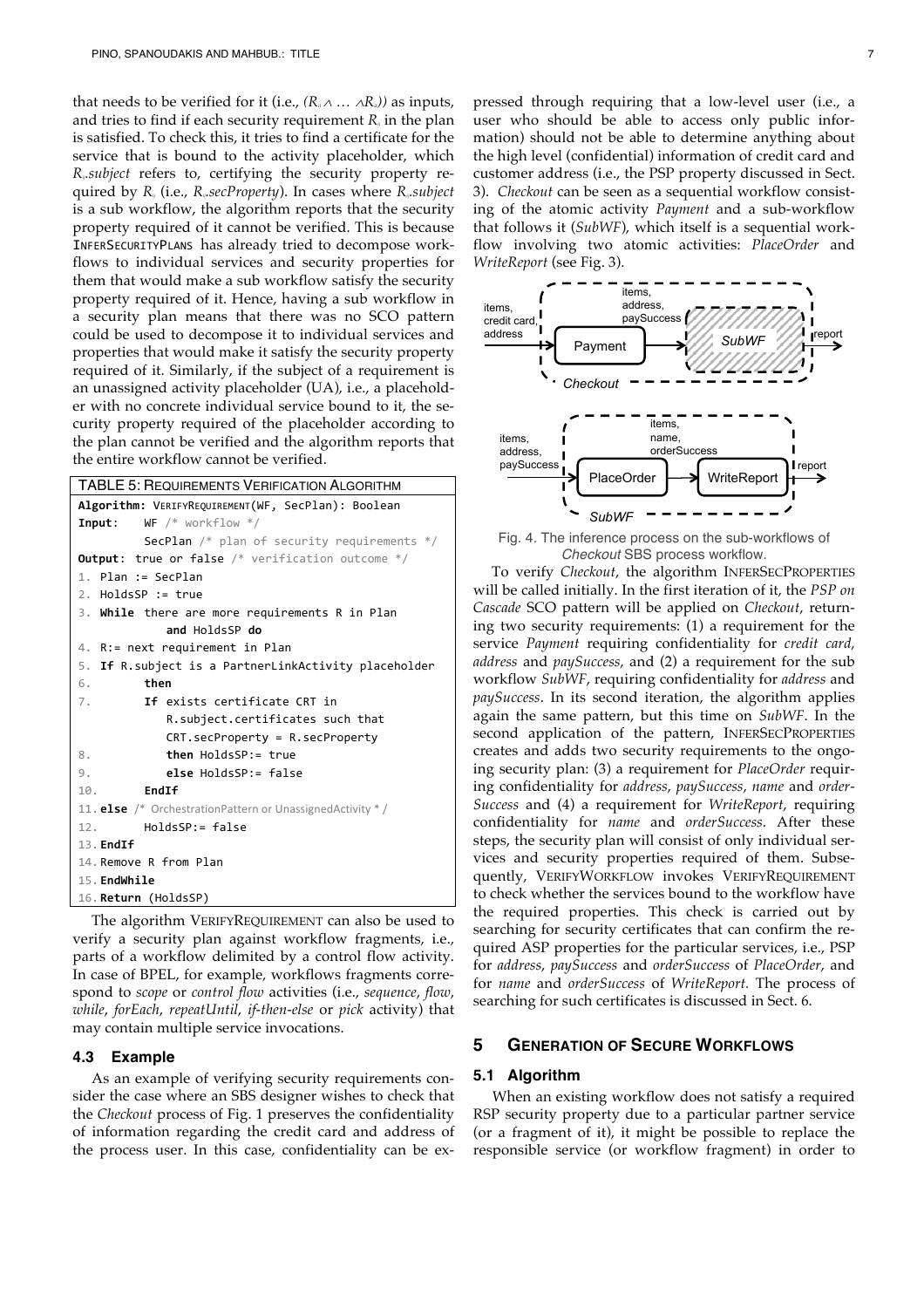restore the required RSP. This modification is handled by the algorithm listed in Table 6. This algorithm starts by trying to find appropriate workflows based on a query (Q) expressing structural, behavioural and security requirements for the service or process fragment that should be modified. To do this, initially it tries to identify abstract (i.e., not instantiated) workflows that can provide the requested functionality by searching for appropriate functional workflows in a *repository of reference workflows* (see lines 1-2). This repository contains abstract workflows encoding *reference process models* providing standardised functionalities in different domains. Examples of such reference process models exist for several domains including, for example, financial services (e.g., SWIFT) [32] and electronic data interchange in fields such as manufacturing, logistics and telecommunications (e.g., RosettaNet Partner Interface Processes (PIPs) [29] and IBM Industry Packs [14]). The abstract workflow matching process is based on a structural matching algorithm described in [35].

| TABLE 6: SECURE WORKFLOW GENERATION ALGORITHM                                                         |  |  |  |  |  |  |  |
|-------------------------------------------------------------------------------------------------------|--|--|--|--|--|--|--|
| Algorithm: GENERATESECUREWORKFLOWS(Q, ResultSet)                                                      |  |  |  |  |  |  |  |
| $Q$ /* query for required placeholder */<br>Input:                                                    |  |  |  |  |  |  |  |
| <b>ResultSet</b> /* set of generated secure WFs */<br>Output:                                         |  |  |  |  |  |  |  |
| For each known abstract workflow AW do<br>1. .<br>If STRUCTURALMATCHING( $0$ , AW) == true then<br>2. |  |  |  |  |  |  |  |
|                                                                                                       |  |  |  |  |  |  |  |
| 3.<br>$RSP := GETSECURITYREQUIREMENTS(Q)$                                                             |  |  |  |  |  |  |  |
| SecPlans := INFERSECURITYPLANS(AW, RSP)<br>4.                                                         |  |  |  |  |  |  |  |
| For each security plan SP in SecPlans do<br>5.                                                        |  |  |  |  |  |  |  |
| Push (WF, SP) into WST /* WST: stack of WFs */<br>6.                                                  |  |  |  |  |  |  |  |
| EndFor<br>7.                                                                                          |  |  |  |  |  |  |  |
| EndIf<br>8.                                                                                           |  |  |  |  |  |  |  |
| 9. EndFor                                                                                             |  |  |  |  |  |  |  |
| 10. ResultSet := $\varnothing$                                                                        |  |  |  |  |  |  |  |
| 11. If WST is not empty then                                                                          |  |  |  |  |  |  |  |
| While there are more (WF, SP) pairs in WST do<br>12.                                                  |  |  |  |  |  |  |  |
| (W, SP) := get top workflow/ plan pair from WST<br>13.                                                |  |  |  |  |  |  |  |
| A := Get first unassigned activity in W<br>14.                                                        |  |  |  |  |  |  |  |
| Services := SERVICEDISCOVERY(A, SP)<br>15.                                                            |  |  |  |  |  |  |  |
| 16.<br>If Services is not empty then                                                                  |  |  |  |  |  |  |  |
| For each service S in Services do<br>17.                                                              |  |  |  |  |  |  |  |
| 18.<br>$W_s$ : = substitute A with S in W                                                             |  |  |  |  |  |  |  |
| If another unassigned activity exists in Ws<br>19.                                                    |  |  |  |  |  |  |  |
| 20.<br>then Push (W <sub>s</sub> , SP) into WST                                                       |  |  |  |  |  |  |  |
| 21.<br><b>Else</b> /* all activities of $W_s$ assigned */                                             |  |  |  |  |  |  |  |
| 22.<br>ResultSet = ResultSet $\cup$ {W <sub>s</sub> }                                                 |  |  |  |  |  |  |  |
| Remove (W <sub>s</sub> , SP) from WST<br>23.                                                          |  |  |  |  |  |  |  |
| EndIf<br>24.                                                                                          |  |  |  |  |  |  |  |
| 25.<br><b>EndFor</b>                                                                                  |  |  |  |  |  |  |  |
| <b>Else</b> /*no services found for unassigned A */<br>26.                                            |  |  |  |  |  |  |  |
| Remove (W,SP) from WS<br>27.                                                                          |  |  |  |  |  |  |  |
| EndIf<br>28.                                                                                          |  |  |  |  |  |  |  |
| 29.<br>EndWhile                                                                                       |  |  |  |  |  |  |  |
| 30. EndIf                                                                                             |  |  |  |  |  |  |  |

For workflows that match a query Q at an abstract level, GENERATESECUREWORKFLOWS creates a list of security plans that could guarantee RSP (see lines 3-4). Each plan in this list specifies either service level security properties (ASPs) for the individual partner services of the matching workflow or for the services of sub workflows that could be used to replace them. Following the identification of the alternative security plans (if any), GENERATESECURE-WORKFLOWS tries to discover individual services that can be bound to the abstract service in question. This is realised through the call of the algorithm SERVICEDISCOVERY (see line 15). If such services can be identified for all the abstract partner services of an AW, GENERATESECURE-WORKFLOWS replaces the abstract services in AW with concrete services and/or workflows (see lines 16-25) and returns the instantiated workflow as part of the possible solutions list (see line 30).

## **5.2 Discovery process**

The discovery process is realized by the algorithm SER-VICEDISCOVERY, listed in Table 7. This algorithm takes as input the specification of an activity *A* in an abstract workflow and a security plan *SPlan* and finds concrete services (*Servs*) that can be matched with *A* from a structural and a behavioural point of view, whilst also satisfying the security properties specified for *A* in *SecPlan*. The description of A includes the different inputs and outputs of the activity in the abstract workflow. For the activity *Payment* in Fig. 3, for example, the inputs are *item*s, *creditCard* and *address* and the outputs are *items*, *address*, *paySuccess*. The activity description in the workflow also specifies the types of these inputs and outputs.

| <b>TABLE 7: SERVICE DISCOVERY ALGORITHM</b>                    |  |  |  |  |  |  |  |
|----------------------------------------------------------------|--|--|--|--|--|--|--|
| Algorithm: SERVICEDISCOVERY(A, SPlan, Servs)                   |  |  |  |  |  |  |  |
| <b>Input:</b> A $/*$ workflow activity $*/$                    |  |  |  |  |  |  |  |
| <b>SPlan</b> /*security plan from A's workflow $*/$            |  |  |  |  |  |  |  |
| <b>Output:</b> Servs /*list of Ids of services matching $A^*/$ |  |  |  |  |  |  |  |
| 1. Servs := {}                                                 |  |  |  |  |  |  |  |
| CONSTRUCTQUERY(A, SecPlans, Q)<br>2.                           |  |  |  |  |  |  |  |
| CONSTRAINTMATCHING(Q.constraints, Repository, Servs)<br>3.     |  |  |  |  |  |  |  |
| STRUCURALMATCHING(0.structuralPart, Servs, Servs)<br>4.        |  |  |  |  |  |  |  |
| BEHAVIOURALMATCHING(Q.behaviouralPart, Servs, Servs)<br>5.     |  |  |  |  |  |  |  |
| The Cost step of the straight to the construction of a         |  |  |  |  |  |  |  |

The first step of the algorithm is to construct a query expressed in *A-SeRDiQueL*, i.e., an XML based query language developed in ASSERT4SOA in [20] (see line 2 of the algorithm). A query in this language has four parts:

- (1) A *parameter part* defining generic parameters of the query process (e.g., the matching algorithm that will be used for structural and behavioural matching, the maximum distance threshold for accepting candidate services, whether service composition should be triggered in cases where no single candidate service can match the query).
- (2) A *structural part* specifying the interface, i.e., the set of operation signatures of A and the data types of the parameters of these operations.
- (3) A *behavioural part* specifying behavioural conditions regarding A that candidate services should match.
- (4) A *constraints part* that specifying the security properties and any other constraints, which services that can substitute for A should satisfy. Constraints are specified by logical expressions defining atomic or complex conditions over the contents of service descriptors in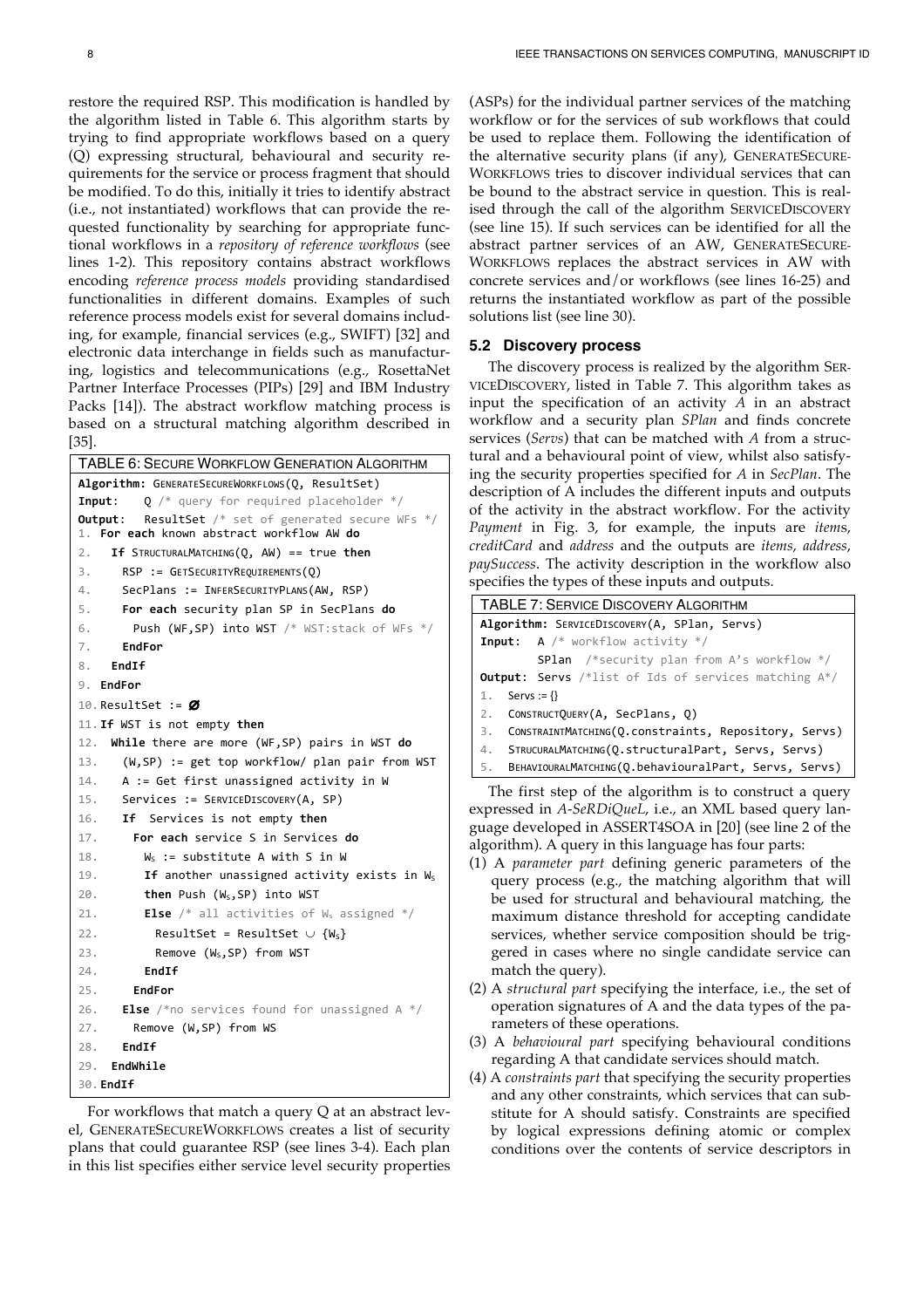service registries. In the case of security constraints, these conditions refer to service security certificates specified according to the ASSERT4SOA security certificates schema. Every constraint has a *weight* that determines the effect that its satisfaction will have in ranking services in the final answer set of a query, and a *type* that determines whether it is "hard" or "soft". Hard constraints must be satisfied by all services in the answer set of a query. Soft constraints may be violated by services in this set but they affect the ranking of services in this set depending on whether they are satisfied and their weight.

| TABLE 8: QUERY FOR PAYMENT (STRUCTURE, BEHAV-                                       |
|-------------------------------------------------------------------------------------|
| IOUR)                                                                               |
| xml version="1.0" encoding="utf-8"?                                                 |
| <tns:structuralquery></tns:structuralquery>                                         |
| <definitions xmlns:tns="http://samples.otn.com"></definitions>                      |
| <types> <schema></schema></types>                                                   |
| <complextype name="Items"> </complextype>                                           |
| <complextype name="CCard"> </complextype>                                           |
| <complextype name="Address"> </complextype>                                         |
|                                                                                     |
| <message name="PayReqMes"></message>                                                |
| <part name="Items" type="tns:Items"></part>                                         |
| <part name="CreditCard" type="tns:CCard"></part>                                    |
| <part name="Address" type="tns:Address"></part>                                     |
|                                                                                     |
| <porttype name="PaymentService"></porttype>                                         |
| <operation name="payment"></operation>                                              |
| <input message="tns:PayReqMes" name="PayReq"/>                                      |
| <output<br>message="tns:PayResMes"<br/>name="PayRes"/&gt;</output<br>               |
|                                                                                     |
| <operation name="CancelPayment"></operation>                                        |
| <input message="tns:CancelReqM" name="CancelReq"/>                                  |
| message="tns:CancelResM" name="CancelRes"/><br><output< td=""></output<>            |
|                                                                                     |
|                                                                                     |
|                                                                                     |
| <tnsb:behaviourquery></tnsb:behaviourquery>                                         |
| <tnsb:logicalexpression> <tnsb:condition></tnsb:condition></tnsb:logicalexpression> |
| <tnsb:guaranteedmember idref="payment"></tnsb:guaranteedmember>                     |
|                                                                                     |
| <tnsb:logicaloperator operator="AND"></tnsb:logicaloperator>                        |
| <tnsb:occursbefore <="" immediate="false" td=""></tnsb:occursbefore>                |
| guaranteed="true">                                                                  |
| <tnsb:member1 idref="payment"></tnsb:member1>                                       |
| <tnsb:member2 idref="cancelPayment"></tnsb:member2>                                 |
| <tnsb:logicalexpression></tnsb:logicalexpression>                                   |
|                                                                                     |

Table 8 shows the structural and behavioural parts of a query for the *Payment* activity in the workflow of Fig. 3, and Table 9 shows the security constraints of the query. In A-SeRDiQueL, the structural part of a query is specified as an abstract service interface specification in WSDL[5]. The behavioural part of the query is specified through constrains regarding the order of execution of the different service operations, whether iterative executions must occur, and the mode of operation execution (i.e., synchronous or asynchronous).

| TABLE 9: QUERY FOR PAYMENT (SECURITY CONSTRAINTS)                                   |  |  |  |  |  |  |
|-------------------------------------------------------------------------------------|--|--|--|--|--|--|
| <assertquery assertscope="SINGLE" name="AQ1" type="HARD"></assertquery>             |  |  |  |  |  |  |
| <logicalexpression><condition relation="SUBSET"></condition></logicalexpression>    |  |  |  |  |  |  |
| <operand1> <assertoperand facettype="Assert"></assertoperand></operand1>            |  |  |  |  |  |  |
| //ASSERTCore/ToC/Assets/Asset                                                       |  |  |  |  |  |  |
| [@Type='InParameter'or @Type='OutParameter']/Name                                   |  |  |  |  |  |  |
|                                                                                     |  |  |  |  |  |  |
|                                                                                     |  |  |  |  |  |  |
| <operand2></operand2>                                                               |  |  |  |  |  |  |
| <function name="WSDLLookup"><arguments></arguments></function>                      |  |  |  |  |  |  |
| <argument <="" td="" wsdlelementtype="message"></argument>                          |  |  |  |  |  |  |
| WSDLElementName="creditCard" />                                                     |  |  |  |  |  |  |
| <argument <="" td="" wsdlelementtype="message"></argument>                          |  |  |  |  |  |  |
| WSDLElementName="address" />                                                        |  |  |  |  |  |  |
| <argument <="" td="" wsdlelementtype=" message"></argument>                         |  |  |  |  |  |  |
| WSDLElementName="paySuccess" />                                                     |  |  |  |  |  |  |
| <argument <="" td="" wsdlelementtype="message"></argument>                          |  |  |  |  |  |  |
| WSDLElementName="name" />                                                           |  |  |  |  |  |  |
| <argument <="" td="" wsdlelementtype="message"></argument>                          |  |  |  |  |  |  |
| WSDLElementName="orderSuccess" />                                                   |  |  |  |  |  |  |
|                                                                                     |  |  |  |  |  |  |
|                                                                                     |  |  |  |  |  |  |
|                                                                                     |  |  |  |  |  |  |
| <logicaloperator>AND</logicaloperator>                                              |  |  |  |  |  |  |
| <logicalexpression><condition relation="EQUAL--TO"></condition></logicalexpression> |  |  |  |  |  |  |
| <operand1> <assertoperand facettype="Assert"></assertoperand></operand1>            |  |  |  |  |  |  |
| //ASSERTCore/SecurityProperty/@PropertyAbstractCategory                             |  |  |  |  |  |  |
|                                                                                     |  |  |  |  |  |  |
|                                                                                     |  |  |  |  |  |  |
| <operand2> <constant type="STRING">PSP C</constant></operand2>                      |  |  |  |  |  |  |
|                                                                                     |  |  |  |  |  |  |
|                                                                                     |  |  |  |  |  |  |
|                                                                                     |  |  |  |  |  |  |
|                                                                                     |  |  |  |  |  |  |

Following the constraint checks, the discovery algorithm carries out the structural matching between a service and a query. This matching is attempted between the operations in the WSDL part of the query and the operations of candidate services. To carry out this matching the algorithm creates graphs representing the query and service operations and the data types of their input and output parameters of the operations. It then matches the graphs by using a variant of the *VF2 algorithm* to detect morphisms between the service and query graphs [35]. The variant allows matches between data type graph edges, whose names have a synonym in WordNet and their origin/destination nodes have matching incoming/outgoing edges. The behavioural matching process checks if the behavioural conditions of a query are satisfied by the behavioural model of a services. This is based on model checking. Further, details of the matching process for non-security querying criteria are beyond the scope of this paper and have been discussed in [35].

## **5.3 Example**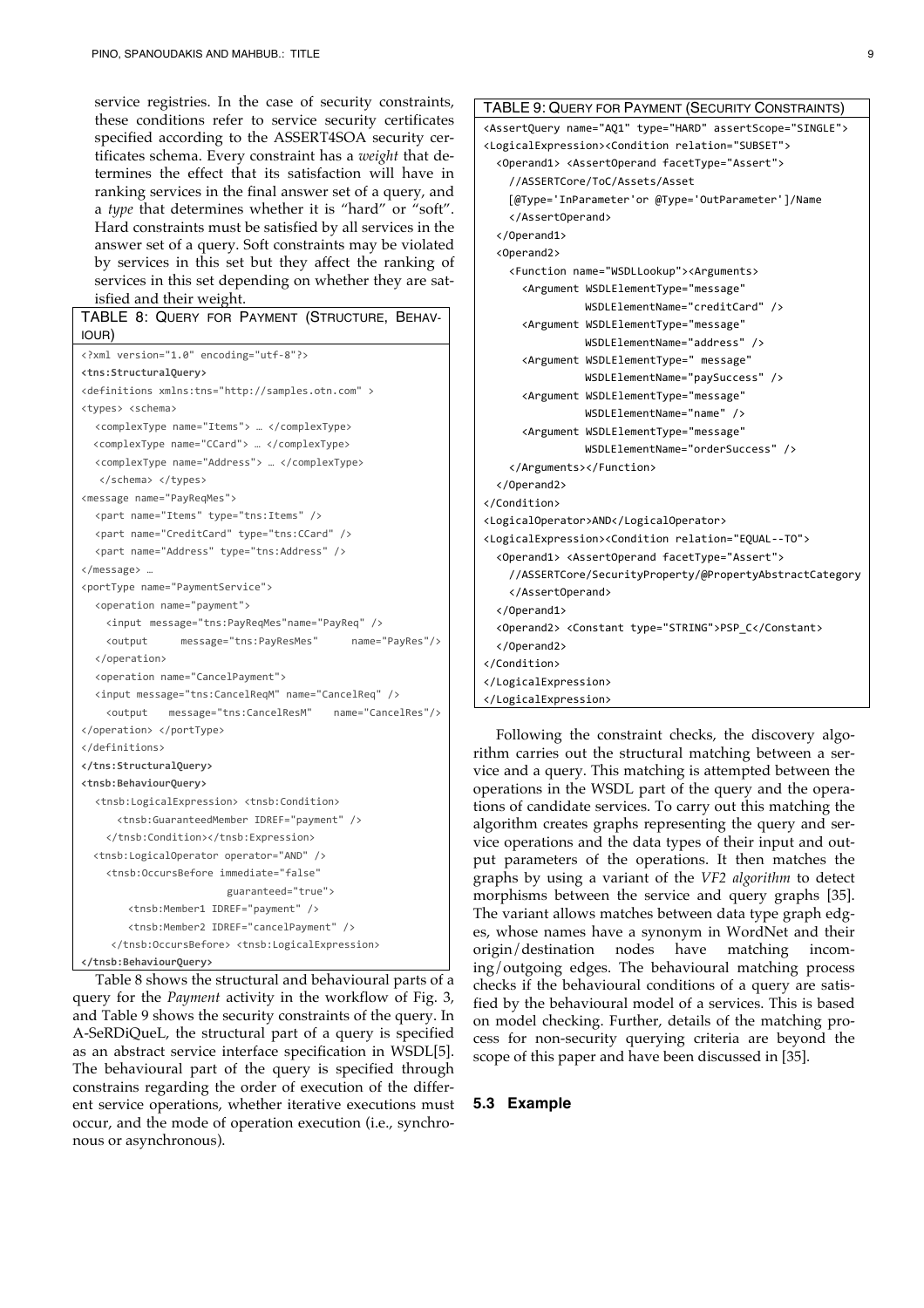In our *Checkout* process example, let us assume that the service bound to the activity *Payment* does not satisfy the confidentiality property for customer information, i.e., the customer's credit card and address information. To restore this property there are two options: (1) to find an alternative service for *Payment* for which there is a security certificate indicating that the service satisfies the property, or (2) to generate a workflow of services that would satisfy the property. In (2), *Payment* could, for example, be substituted for by a *PayPal* like service, which does not require credit card details. Assuming, however, that the latter service is based on a workflow like the *Express Checkout Purchase* of *PayPal* (www.developer.paypal.com), *Payment* in *Checkout* would need to be replaced by a workflow of three activities: *SetExpressCheckOut*, *Express-CheckOutPayment* and *PrepareOrder*, as shown in Fig. 5. As in *PayPal*, the former of these activities creates a transaction token that is used to take payment from a customer without passing on his/her credit card details.<br>transaction





The change in the *Checkout* workflow shown in Fig. 5 is realised as follows. When the algorithm GENER-ATESECUREWORKFLOWS is called with a query Q for replacing the service *Payment* in the original *Checkout* process, it retrieves the *PayPal* like payment services workflow shown by the grey activities in Fig. 5. This workflow matches structurally and behaviourally with *Payment* (see line 2 of the algorithm). Subsequently, GENERATESECURE-WORKFLOWS infers the alternative security plans for this workflow using the confidentiality property that *Payment* failed to satisfy, and tries to find services that (a) match with the abstract *PayPal* workflow and (b) satisfy the security properties in one security plan.

# **6 PROTOTYPE**

To realise our approach, we have implemented a prototype tool, called *Assurance aware BPEL Designer (A-BPEL Designer)*. *A-BPEL Designer* supports the design and adaptation of SBS workflows in ways that are guaranteed to satisfy given security properties, based on SCO patterns and the algorithms described in the previous sections. *A-BPEL Designer* is based on the BPEL Designer of Eclipse IDE (see *http://www.eclipse.org/bpel/*), which supports the authoring, testing, debugging and deployment of WS-BPEL 2.0 processes. Our tool extends BPEL Designer by implementing the workflow security verification and adaptation capabilities presented in Sect. 4 and 5. To do this, it integrates and makes use of the security certificate based service discovery capabilities of the ASSERT4SOA service discovery engine [20].



Fig. 6 A-BPEL designer

*A-BPEL Designer* supports the specification of security properties required of BPEL processes and/or specific atomic activities (placeholder) or a group of activities within them. A required security property may also be specified for an asset of a BPEL process partner service (e.g., operation input, operation output). Following this specification, designers can request the verification of the required property for the BPEL process, and the adaptation of the process if the property is not satisfied. Required properties are specified as BPEL process elements annotations and are transformed automatically into A-SerDiQueL queries to enable the verification. Fig. 6 shows the outcome of the verification for the query for the verification of the confidentiality property for the service *Payment* of the *Checkout* process. The *SerDiQuel Query* tab in the figure shows the query generated by *A-BPEL Designer* to verify *Confidentiality*. The tab *Security Property Verification Status* shows that the *Payment* service does not satisfy confidentiality (see status message "Service does not satisfy security requirements"). It also shows alternative services/service compositions that could undertake the functional role of *Payment* in the workflow to satisfy this property, namely the workflow *Express Checkout Purchase* discussed in Sect. 5.

# **7 EVALUATION**

In the following, we present the results of a set of experiments that we conducted to evaluate the performance of framework. The evaluation focused on the time required to verify service workflows, i.e., a key indicator for the scalability of our approach.

### **7.1 Experimental Setup**

To set up the experiments, we used 100 SCO patterns and 100 workflows. The used SCO patterns were generated randomly from a pattern template with three different abstract pattern workflows structures (WF) and five RSP/ASP properties (each WF structure RSP/ASP property have had an equal probability of selection). The abstract WF of the template were: (a) *sequence* WFs, (b) *flow* WFs, and (c) *if-then-else/pick* WFs. From this template, we generated 10 different sets of SBS workflows to be verified. Each of these sets included 10 different workflows of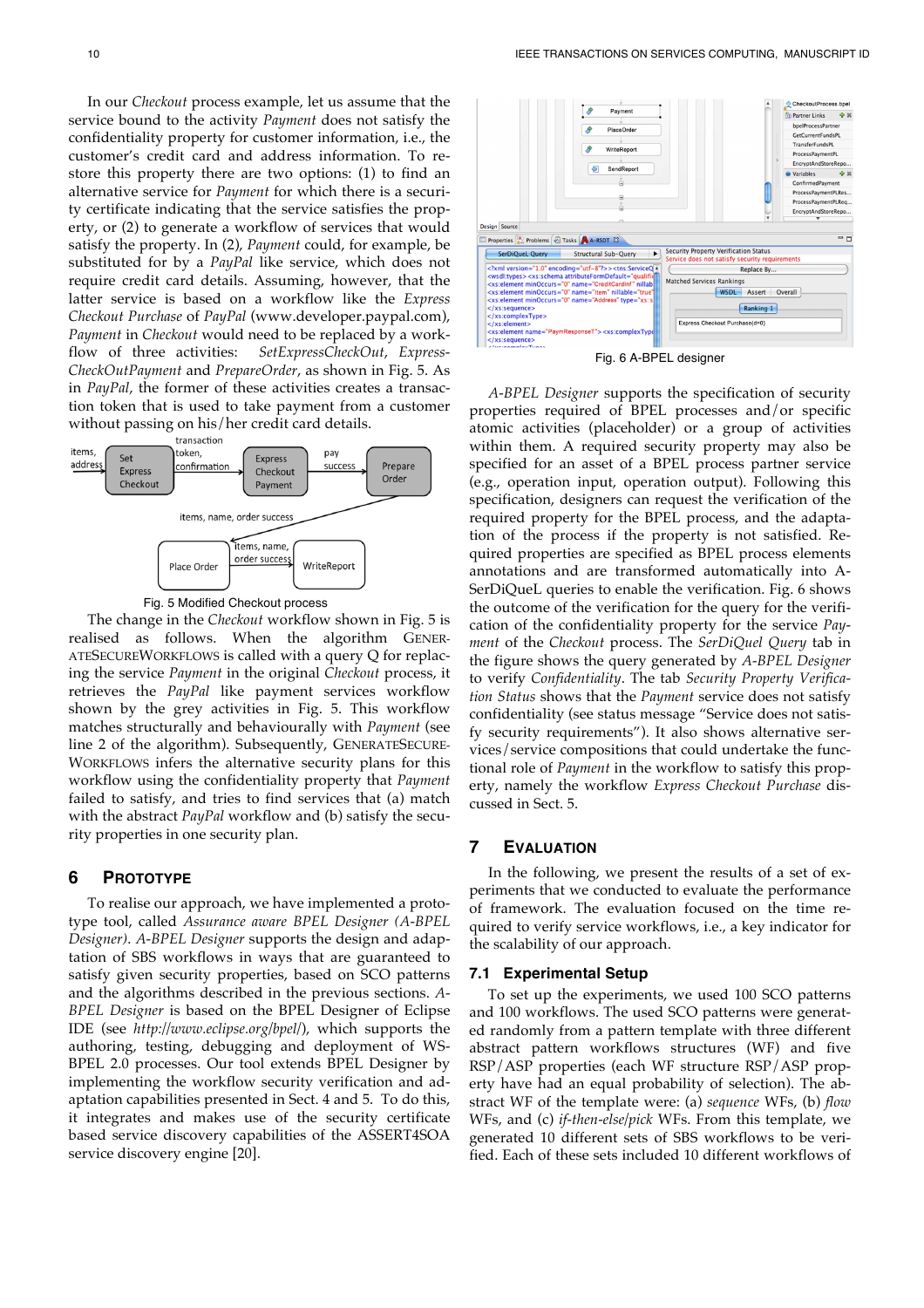equal size, i.e., they had exactly the same number of activity placeholders/services. The size of workflows in the different sets increased from 10 to 100 services (i.e., *set -1* had 10 workflows with 10 services each, *set-2* had 10 workflows with 20 services each and so on up to *set-10* which had 10 workflows with 100 services each). It should be noted that, although the patterns used in the experiments were synthetic and therefore did not express proven relations between the RSP/ASP properties in them, from a performance evaluation perspective their use of did not compromise the validity of the results.

The evaluation was based on 100 combinations of workflows of 10 different sizes N (N=10, 20, 30, ..., 100 services) and sets of SCO patterns of 10 different sizes M (M=10, 20, 30, …, 100 patterns). Each SCO pattern was created as a combination of a WF, one RSP property and as many ASP properties as the activity placeholders in the WF of the pattern.

The verification time recorded for each workflow instance was computed as  $VT_s = T_c + T_u$  where (i)  $T_c$  is the time required to find a security plan that could verify the RSP property required of it; and (ii)  $T_U$  is the time required to confirm that the services bound to the activity placeholders of the given workflow satisfied the ASP properties required of them by the security plan.  $VT_w$  was measured up to the point where the first security plan satisfying the RSP property required for a workflow was found or no security plan was found. Also for each individual workflow,  $VT_w$  was calculated as the average of 5 different executions of algorithm VERIFYWORKFLOW in order to minimise the possibility of a bias due to interference of background system processes on the machine used for the experiment (e.g., scheduled system jobs, Java garbage collection). The verification time required for a workflow set and a given SCO pattern set  $(VT<sub>s</sub>)$  was calculated as the average of the  $VT_w$  measures across all the 10 different workflows in the workflow set. The tests were executed on an iMac with an Intel Core i3 CPU (3.06 GHz) and 4 GB RAM (DDR3, 1333 MHz) running Mac OS X 10.9.5. During the execution of the experiments no non-system level processes were active on the iMac.

## **7.2 Results**

Fig. 7 shows the average verification execution time  $(VT_w)$  for workflow and SCO pattern sets of different sizes upper and lower part of the figure, respectively). The  $VT_s$ measures shown in the figure are averages calculated over 250 executions of the algorithm VERIFYWORKFLOW, i.e., 5 executions for 5 different RSP security properties, and for each of the 10 workflows in each workflow set. As the figure indicates even for the most complex case of verifying workflows with 100 services using 100 SCO patterns, the time that it took to verify a workflow did not exceed 300 milliseconds (the exact maximum  $VT_w$  was 287.12 milliseconds with a standard deviation of 56.28 milliseconds). Fig. 7 indicates that  $VT_s$  increased almost linearly with respect to the workflow size, and did not exceed 150 milliseconds for pattern sets having up to 80 patterns. However, it showed a steeper increase for workflow sets with 90 and 100 services and SCO pattern sets with 90 and 100 patterns. The same effect is also by the graphs showing VT<sub>s</sub> with respect to SCO pattern sets of different sizes in the lower part of the figure. For SCO pattern sets with up to 80 patterns,  $VT_s$  increased almost linearly with respect to the workflow size and then showed a steeper increase for workflows with more than 50 activities.



Fig. 7. Average  $VT_s$  for different workflow and SCO pattern set sizes

The high variability of  $VT_s$  that was observed in these figures was due to fact that the workflow sets included both workflows for which the verification algorithm found a security plan that verified the workflow and stopped once this happened, as well as in cases where no such plan was found and therefore an exhaustive search of all patterns was made.

TABLE 10: SBS WORKFLOWS WITH ONE SECURITY PLAN

|               |     | <b>Services Per Workflow</b> |    |    |    |    |    |    |    |    |     |
|---------------|-----|------------------------------|----|----|----|----|----|----|----|----|-----|
|               |     | 10                           | 20 | 30 | 40 | 50 | 60 | 70 | 80 | 90 | 100 |
|               | 10  | 14                           | 11 | 14 | 11 | 10 | 15 | 11 | 8  | 15 | 18  |
| Patterns      | 20  | 28                           | 24 | 20 | 21 | 16 | 27 | 23 | 19 | 23 | 14  |
|               | 30  | 16                           | 23 | 17 | 22 | 22 | 15 | 6  | 24 | 23 | 17  |
|               | 40  | 16                           | 6  | 13 | 11 | 21 | 27 | 14 | 10 | 19 | 17  |
| Composition   | 50  | 16                           | 19 |    | 15 | 22 | 13 | 14 | 21 | 21 | 13  |
|               | 60  | 15                           | 15 | 15 | 18 | 22 | 19 | 15 | 16 | 26 | 23  |
|               | 70  | 19                           | 15 | 18 | 23 | 12 | 19 | 18 | 26 | 14 | 15  |
| <b>Secure</b> | 80  | 20                           | 25 | 22 | 18 | 28 | 18 | 19 | 10 | 22 | 18  |
|               | 90  | 43                           | 31 | 44 | 41 | 34 | 38 | 46 | 40 | 44 | 49  |
|               | 100 | 41                           | 46 | 49 | 46 | 36 | 44 | 40 | 41 | 38 | 48  |

To confirm the presence of such an effect, we also calculated the average  $VT_s$  only for the workflows in each set for which a security plan verifying them was found. Table 9 shows the number of such workflows for the different sizes of workflows and SCO pattern sets. As expected the number of workflows with one verified security plan in-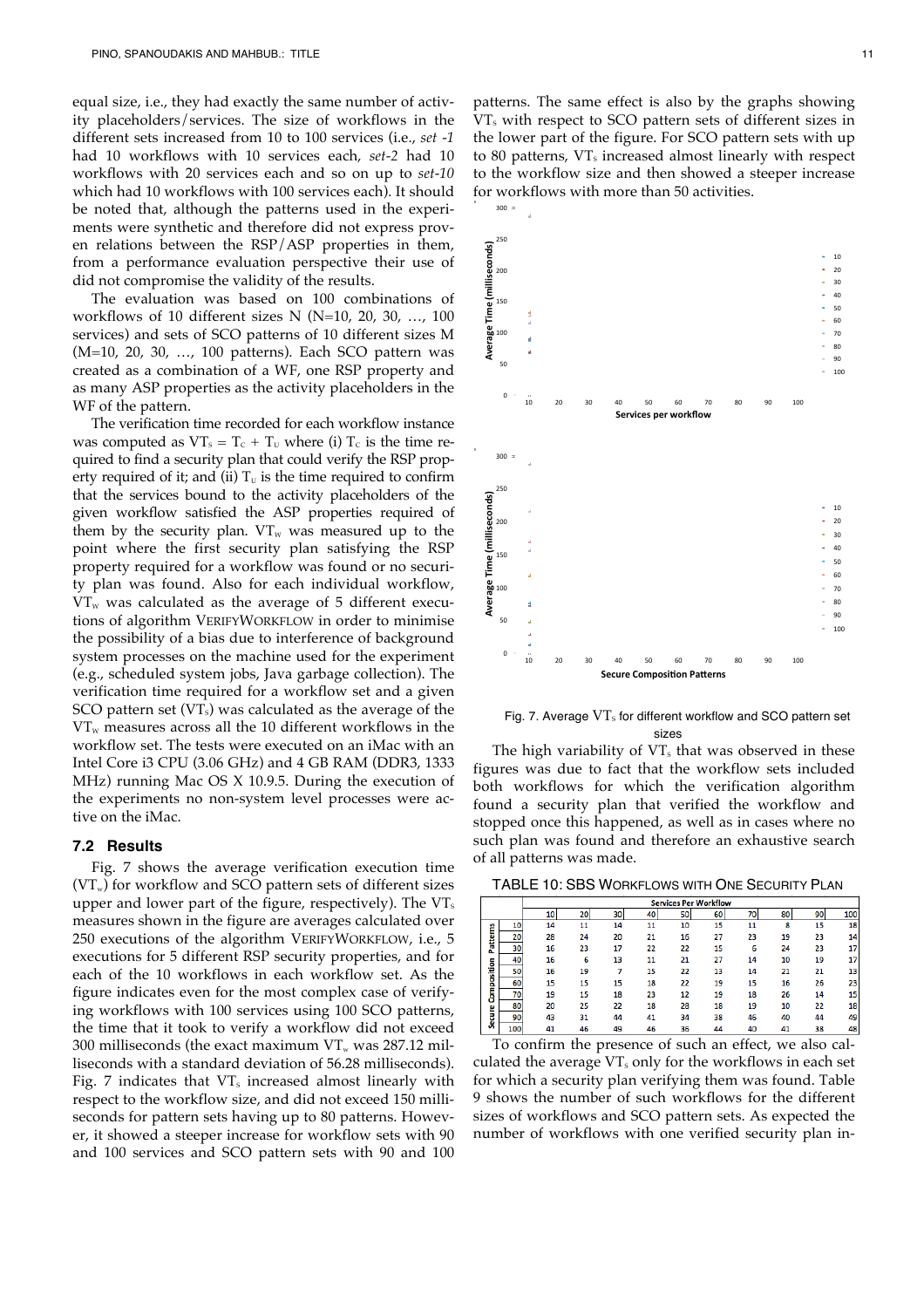

creased along with the size of the SCO pattern set but was not affected by the size of the workflow.

Fig. 8. Average  $VT_s$  for workflows and SCO patterns sets of different sizes for workflows with a verified security plan

The average  $VT_s$  times computed for workflows with one verified security plan are shown in Fig. 8. The graphs in this figure confirmed the observation regarding the effect of SCO pattern set size and workflow set size on  $VT_s$ variability. More specifically, the  $VT_s$  variability for workflows with a security plan was lower than for the  $VT<sub>s</sub>$  variability for workflows. Fig. 8 also shows more consistent trends regarding the effect of workflow and the pattern set size on  $VT_s$  than the trends shown in Fig. 7. This variability was caused by the fact that exhaustive search had to be carried workflows with no security plan.

To find a predictive model for the average  $VT_s$  time, we fitted alternative trend lines to the data using statistical regression. In all these trend lines, we used the size of the workflow (WFS) and the size of the SCO pattern sets (SCO) as the independent variables and  $VT<sub>s</sub>$  as the dependent variable.

The regression model with the best fit to the data when considering workflows with and without a verified security plan was the following exponential model:

 $VTs = e^{0.957 + 0.171 * SCO + 0.03 * WFS}$  (1)

This regression model was able to account for 94% of the variance of VT<sub>s</sub> ( $F(2,97) = 760.98$ , overall  $p < 0.01$ , SCO  $p$  $<$  0.01, WSF  $p$   $<$  0.01,  $R$ <sup> $=$ </sup> 0.94), and was validated for the homoscedasticity of the residual  $VT_s$  errors using the Breusch-Pagan homoscedasticity test (p=0.391) [10]. The model is consistent with the worst-case scenario in which INFERSECURITYPLANS algorithm has to search for all possible

ways in which it may match the structure of the workflow of an SCO pattern with the SBS workflow to be verified. Due to the prefix-based encoding of pattern and SBS workflows (see line 6 in Table 2), at each recursion cycle of the INFERSECURI-TYPLANS algorithm the it is possible to perform this match in N steps where N is the number of complex activities of the SBS workflow. However, even if a match is found, there can be non-atomic activities (i.e., sub-workflows) in the matched structure of the SBS workflow that will need to be matched with patterns again and up to the point where no more recursive matching attempts will be possible.

When only workflows with a verified security plan were considered, the best model that was found was the following linear regression model:

 $VTs = 458.49 - 1.916 * SCO + 2.687 * WFS (2)$ The above regression model was able to account for 92.3% of the variance of VT<sub>s</sub> ( $F(2,97) = 585.19$ , *overall*  $p < 0.01$ , *SCO p <0.01, WSF p <0.01, R<sup>2</sup> = 0.923),* and was also valid with respect to homoscedasticity based on the Breusch-Pagan test ( $p=0.43$ ). It should be noted, however, that the linear decrease of  $VT_s$  along with the size of the SCO pattern that is indicated by the model is not plausible. Hence, model (2) should not be used as more conclusive evidence than the experimental results shown in Fig. 9 and 10.

Overall, our results are promising although they arise from an initial evaluation. More specifically, the maximum average  $VT_s$  time predicted for the verification of an SBS workflow by model (1) is 293.98 milliseconds. This prediction indicates that it is feasible to verify the security of complex SBS workflows (i.e., workflows involving as many as 100 services) with complex SCO pattern sets (i.e., sets involving as many as 100 SCO patterns). We believe that our experiments are realistic in testing the efficacy boundaries of our approach since, although someone may encounter cases with process models involving more than 100 services, it would be unlikely to use SCO pattern sets with significantly more than 100 patterns.

# **8 RELATED WORK**

SBS security has been the focus of several strands of research focusing on: (a) the verification of the security of SBSs, and (b) the design of secure SBSs.

Research approaches focusing on the verification of security properties of during service workflows design, typically rely on the use of formal analysis (i.e., model checking or theorem proving). AutoFocus [6], for example, assumes the specification of SBS systems in UML and the security properties to be verified in CTL [18]. These specifications are transformed into the input language of the SVM model checker, which is used to verify the properties. The properties supported by [6] are authentication and authorisation. Dong et al [8] have used security design patterns to model inter-process communications as UML sequence diagrams. The models resulting from this process are converted into the formal language CCS [21], and verified for security properties using model checking. Brucker et al [3] also use model checking to verify service compositions modelled in BPMN [7] against security properties specified in LTL [18]. Their approach was im-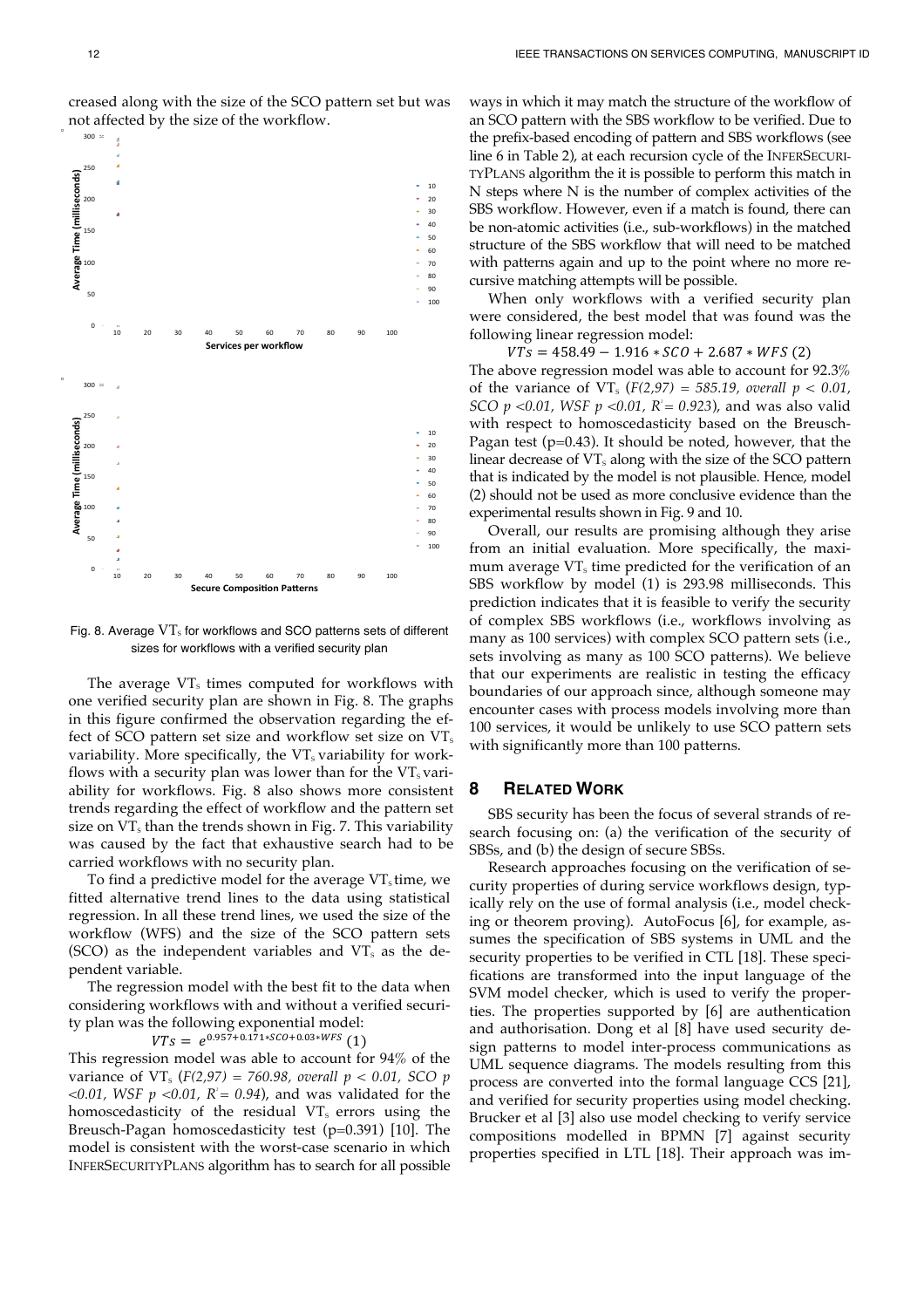plemented as of NetWeaver (www.sap.com/uk/community/topic/netweaver.html). Nakajima [22] verified BPEL processes annotated with with security labels, using model checking. This was based on transforming annotated BPEL processes into Promela and using SPIN to detect information leakage. Most of the above approaches support a limited number of properties (e.g., [3], [6], [8]). Also verification based on them is likely to be computationally intractable for large SBS systems (note that [3], [6], [8] and [22] do not provide any experimental performance results).

Bartoletti et al [2] have developed a typed extension of λ-calculus to specify models of service compositions and check the security-related activities in them (e.g., opening a socket connection). [2] provide a formal basis for modelling verifiable service orchestrations but with some limitations (e.g., no support for incremental verification that is required at runtime and potential computational intractability due to formal reasoning). The approach presented in [31] validates access control policies for data transmitted within service compositions, using information flow control rules to define security policy access privileges to be enforced when passing data from one service to another. An experimental validation of this approach has shown that the time required for generating compositions increases exponentially with the composition size (e.g., 30 secs for small sequential compositions of 14 services).

Lelarge et al [15] have used planning techniques to compose workflows that are compliant with lattice-based access control models (e.g. multi-level secure systems) and analysed the complexity of the process for different sets of security constraints (e.g., whilst the composition problem is NP-complete, totally ordered constraints lead to linear time composition).

Albanese et al [1] find compositions of modules (services) that satisfy required security properties using logic programming. In this approach, security properties are defined for service interfaces and can weak, i.e., satisfied in an approximate manner. This is similar to the weak constraints used in workflow generation in our approach. This approach has been shown to be NP-hard.

Salnitri et al [30] also support checks of security policies against BPMN processes. Verification in this approach is not formal; it involves checking security policies expressed as SecBPMN queries against SecBPMN-ml specifications (i.e., security enhanced BPMN models) by searching for the existence of paths in processes that satisfy the policy. An experimental evaluation showed that the verification time increases exponentially with the size of processes and linearly to the number of properties [30].

Significant work there has also been on the generation of secure service workflows. Frankova et al [12], for example, model security requirements in a formal goal oriented requirements language, called *SI\*/Secure Tropos*, and – following specific verification checks – they produce a Secure BPEL workflow through an iterative process of refinement.

BPA-Sec4Cloud [17] transforms BPMN processes annotated with security requirements into cloud platform specific services and BPEL processes that comply with the security requirements at execution time. The Sec-MoSC tool [33] supports the addition of required security properties to BPMN processes [7] and the selection of default mechanisms for implementing them. The BPMN processes along with the selected mechanisms are transformed to BPEL and a security engine is used to realise the security mechanisms added to the process. Charfi and Menzini [4] use an aspect-oriented approach to integrate security specifications in BPEL processes, and use them to identify security functionalities of special security services, and integrate them into the process to enforce security.

Overall, our approach might not be as general as approaches that use full formal analysis to support workflow verification and generation. This is because its ability to perform these two tasks depends on the availability of proven SCO patterns for the security property of interest. However, our review of the literature shows that our approach appears to have significantly better performance than those formal analysis approaches for which experimental results have been reported, Furthermore, pur approach does not require as complex security property modelling from SBS designers as formal approaches, since the relevant property and workflow models are available in SCO patterns.

## **9 CONCLUSION**

In this paper, we have described a framework for verifying the security of SBS workflows based on patterns. The verification process is realised by inferring security properties of the individual services of the workflow (ASP) which, when satisfied, would guarantee workflow level security properties (RSP), and checking if the individual services have such properties.

The results of an initial evaluation of our approach were positive: even for workflows with 100 services and large SCO patterns sets (100 patterns) verification was performed in less than 0.3 seconds. This efficiency comes at the expense of completeness in verification. More specifically, our approach is not complete since it will only be able to verify an RSP property if: (a) there is a SCO pattern P that can guarantee RSP; (b) the abstract workflow structure of P, i.e., matches the workflow of interest; and (c) the partner services the workflow of interest that match the activity placeholders of the pattern workflow satisfy the ASP properties required of them by P. Hence, the identification and development of comprehensive sets of SCO patterns is a pre-requisite for the effectiveness and applicability of our approach. Identifying comprehensive pattern sets requires further research focusing not only on finding new patterns but also on establishing the right methodology for doing so and for evaluating the sufficiency of the pattern sets developed using it.

### **ACKNOWLEDGMENT**

The work reported in this paper has been partially funded by the EU F7 project ASSERT4SOA (grant no. 257351) and the H2020 project CYBERSURE (grant no. 734815).